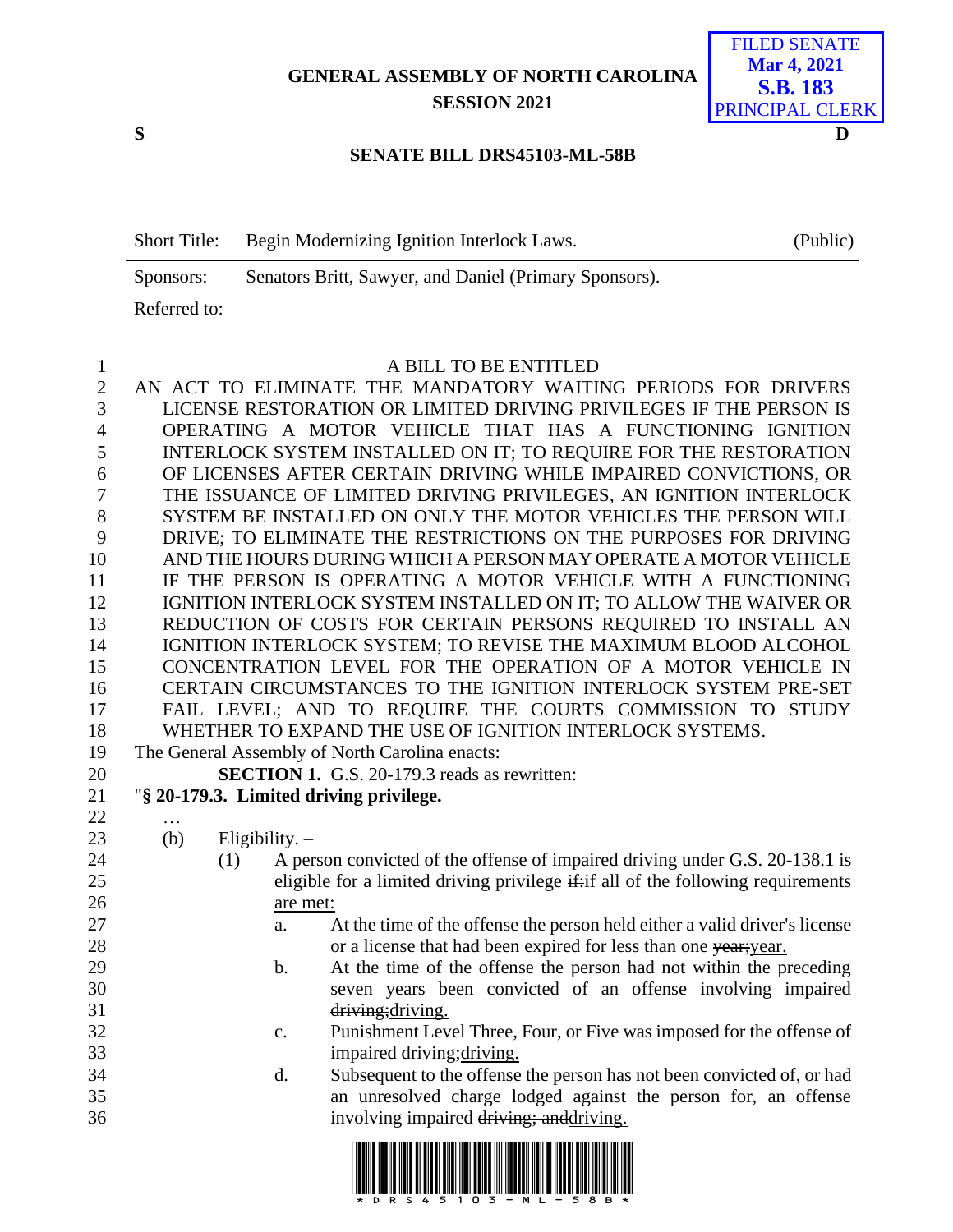|                            | <b>General Assembly Of North Carolina</b>                                                                                                                                                                                                                                                                                                                                                                                                                                                                                                                                                                                                                                                                                                                                        | <b>Session 2021</b> |
|----------------------------|----------------------------------------------------------------------------------------------------------------------------------------------------------------------------------------------------------------------------------------------------------------------------------------------------------------------------------------------------------------------------------------------------------------------------------------------------------------------------------------------------------------------------------------------------------------------------------------------------------------------------------------------------------------------------------------------------------------------------------------------------------------------------------|---------------------|
|                            | The person has obtained and filed with the court a substance abuse<br>e.<br>assessment of the type required by G.S. 20-17.6 for the restoration of<br>a drivers license.                                                                                                                                                                                                                                                                                                                                                                                                                                                                                                                                                                                                         |                     |
| (2)                        | A person whose North Carolina driver's license is revoked because of a<br>conviction in another jurisdiction substantially similar to impaired driving<br>under G.S. 20-138.1 is eligible for a limited driving privilege if the person<br>would be eligible for it had the conviction occurred in North Carolina.<br>Eligibility for a limited driving privilege following a revocation under<br>G.S. 20-16.2(d) is governed by G.S. 20-16.2(e1).<br>Any person whose licensing privileges are forfeited pursuant to<br>G.S. 15A-1331.1 is eligible for a limited driving privilege if the court finds<br>that at the time of the forfeiture, the person held either a valid drivers license<br>or a drivers license that had been expired for less than one year and either of |                     |
|                            | the following requirements is met:                                                                                                                                                                                                                                                                                                                                                                                                                                                                                                                                                                                                                                                                                                                                               |                     |
|                            | The person is supporting existing dependents or must have a drivers<br>a.<br>license to be gainfully employed; orgmployed.                                                                                                                                                                                                                                                                                                                                                                                                                                                                                                                                                                                                                                                       |                     |
|                            | The person has an existing dependent who requires serious medical<br>$\mathbf b$ .<br>treatment and the defendant is the only person able to provide<br>transportation to the dependent to the health care facility where the                                                                                                                                                                                                                                                                                                                                                                                                                                                                                                                                                    |                     |
|                            | dependent can receive the needed medical treatment.<br>The limited driving privilege granted under this subdivision must restrict the                                                                                                                                                                                                                                                                                                                                                                                                                                                                                                                                                                                                                                            |                     |
|                            | person to essential driving related to the purposes listed above, and any driving                                                                                                                                                                                                                                                                                                                                                                                                                                                                                                                                                                                                                                                                                                |                     |
|                            | that is not related to those purposes is unlawful even though done at times and                                                                                                                                                                                                                                                                                                                                                                                                                                                                                                                                                                                                                                                                                                  |                     |
|                            | upon routes that may be authorized by the privilege.                                                                                                                                                                                                                                                                                                                                                                                                                                                                                                                                                                                                                                                                                                                             |                     |
|                            |                                                                                                                                                                                                                                                                                                                                                                                                                                                                                                                                                                                                                                                                                                                                                                                  |                     |
| $\left(\frac{e}{e}\right)$ | Privilege Restrictions for High Risk Drivers. Notwithstanding any other provision                                                                                                                                                                                                                                                                                                                                                                                                                                                                                                                                                                                                                                                                                                |                     |
|                            | of this section, any limited driving privilege issued to a person convicted of an impaired driving<br>offense with an alcohol concentration of 0.15 or more at the time of the offense shall:                                                                                                                                                                                                                                                                                                                                                                                                                                                                                                                                                                                    |                     |
| $\bigoplus$                | Not become effective until at least 45 days after the final conviction under                                                                                                                                                                                                                                                                                                                                                                                                                                                                                                                                                                                                                                                                                                     |                     |
|                            | $G.S. 20-138.1;$                                                                                                                                                                                                                                                                                                                                                                                                                                                                                                                                                                                                                                                                                                                                                                 |                     |
| (2)                        | Require the applicant to comply with the ignition interlock requirements of<br>subsection $(g5)$ of this section; and                                                                                                                                                                                                                                                                                                                                                                                                                                                                                                                                                                                                                                                            |                     |
| $\left(3\right)$           | Restrict the applicant to driving only to and from the applicant's place of                                                                                                                                                                                                                                                                                                                                                                                                                                                                                                                                                                                                                                                                                                      |                     |
|                            | employment, the place the applicant is enrolled in school, the applicant's place                                                                                                                                                                                                                                                                                                                                                                                                                                                                                                                                                                                                                                                                                                 |                     |
|                            | of religious worship, any court ordered treatment or substance abuse                                                                                                                                                                                                                                                                                                                                                                                                                                                                                                                                                                                                                                                                                                             |                     |
|                            | education, and any ignition interlock service facility.                                                                                                                                                                                                                                                                                                                                                                                                                                                                                                                                                                                                                                                                                                                          |                     |
|                            | For purposes of this subsection, the results of a chemical analysis presented at trial or                                                                                                                                                                                                                                                                                                                                                                                                                                                                                                                                                                                                                                                                                        |                     |
|                            | sentencing shall be sufficient to prove a person's alcohol concentration, shall be conclusive, and                                                                                                                                                                                                                                                                                                                                                                                                                                                                                                                                                                                                                                                                               |                     |
|                            | shall not be subject to modification by any party, with or without approval by the court.                                                                                                                                                                                                                                                                                                                                                                                                                                                                                                                                                                                                                                                                                        |                     |
| .<br>(g3)                  | Ignition Interlock Allowed. $-$ A judge may include all of the following in a limited                                                                                                                                                                                                                                                                                                                                                                                                                                                                                                                                                                                                                                                                                            |                     |
| driving privilege order:   |                                                                                                                                                                                                                                                                                                                                                                                                                                                                                                                                                                                                                                                                                                                                                                                  |                     |
| (1)                        | A restriction that the applicant may operate only a designated motor vehicle.                                                                                                                                                                                                                                                                                                                                                                                                                                                                                                                                                                                                                                                                                                    |                     |
| (2)                        | A requirement that the designated motor vehicle be equipped with a                                                                                                                                                                                                                                                                                                                                                                                                                                                                                                                                                                                                                                                                                                               |                     |
|                            | functioning ignition interlock system of a type approved by the                                                                                                                                                                                                                                                                                                                                                                                                                                                                                                                                                                                                                                                                                                                  |                     |
|                            | Commissioner. The Commissioner shall not unreasonably withhold approval                                                                                                                                                                                                                                                                                                                                                                                                                                                                                                                                                                                                                                                                                                          |                     |
|                            | of an ignition interlock system and shall consult with the Division of Purchase                                                                                                                                                                                                                                                                                                                                                                                                                                                                                                                                                                                                                                                                                                  |                     |
|                            | and Contract in the Department of Administration to ensure that potential                                                                                                                                                                                                                                                                                                                                                                                                                                                                                                                                                                                                                                                                                                        |                     |
|                            | vendors are not discriminated against.                                                                                                                                                                                                                                                                                                                                                                                                                                                                                                                                                                                                                                                                                                                                           |                     |
| (3)                        | A requirement that the applicant personally activate the ignition interlock<br>system before driving the motor vehicle.                                                                                                                                                                                                                                                                                                                                                                                                                                                                                                                                                                                                                                                          |                     |
|                            |                                                                                                                                                                                                                                                                                                                                                                                                                                                                                                                                                                                                                                                                                                                                                                                  |                     |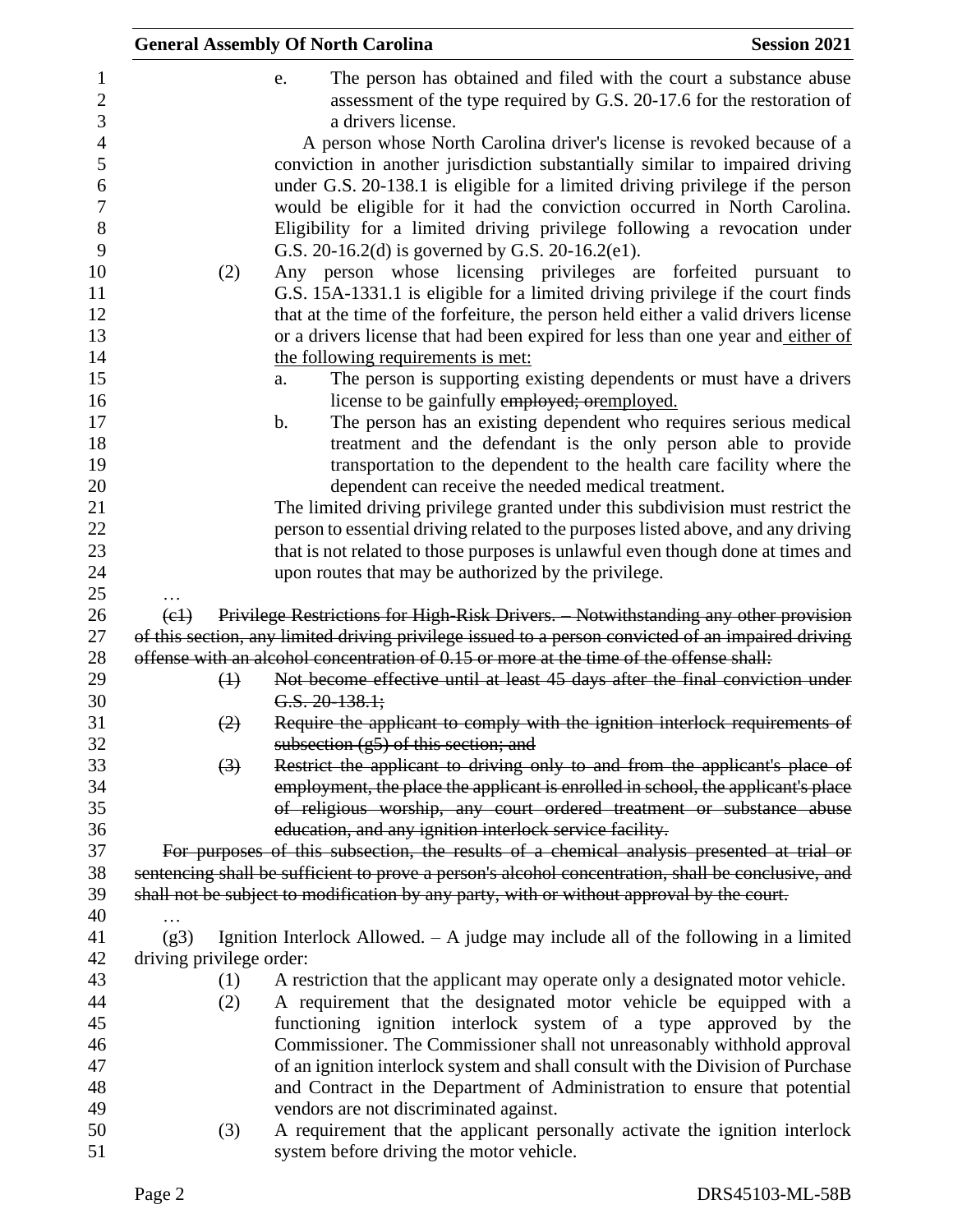|                    | <b>General Assembly Of North Carolina</b>                                                                                                                                                                                                                                                                                                                                                                                                                                                                                                       | <b>Session 2021</b> |
|--------------------|-------------------------------------------------------------------------------------------------------------------------------------------------------------------------------------------------------------------------------------------------------------------------------------------------------------------------------------------------------------------------------------------------------------------------------------------------------------------------------------------------------------------------------------------------|---------------------|
|                    | If the limited driving privilege order includes the restrictions set forth in this subsection, then                                                                                                                                                                                                                                                                                                                                                                                                                                             |                     |
|                    | the limitations set forth in subsections (a), (f), (g), (g1), and (g2) of this section do not apply                                                                                                                                                                                                                                                                                                                                                                                                                                             |                     |
|                    | when the person is operating the designated motor vehicle with a functioning ignition interlock                                                                                                                                                                                                                                                                                                                                                                                                                                                 |                     |
| system.            |                                                                                                                                                                                                                                                                                                                                                                                                                                                                                                                                                 |                     |
| .                  |                                                                                                                                                                                                                                                                                                                                                                                                                                                                                                                                                 |                     |
| (g5)               | Ignition Interlock Required. - If a person's drivers license is revoked for a conviction<br>of G.S. 20-138.1, and the person had an alcohol concentration of 0.15 or more, a judge shall                                                                                                                                                                                                                                                                                                                                                        |                     |
|                    | include all of the following in a limited driving privilege order:                                                                                                                                                                                                                                                                                                                                                                                                                                                                              |                     |
| (1)<br>(2)         | A restriction that the applicant may operate only a designated motor vehicle.<br>A requirement that the designated motor vehicle be equipped with a<br>functioning ignition interlock system of a type approved by the<br>Commissioner, which is set to prohibit driving with an alcohol concentration<br>of greater than 0.00. The Commissioner shall not unreasonably withhold<br>approval of an ignition interlock system and shall consult with the Division of<br>Purchase and Contract in the Department of Administration to ensure that |                     |
| (3)                | potential vendors are not discriminated against.<br>A requirement that the applicant personally activate the ignition interlock                                                                                                                                                                                                                                                                                                                                                                                                                 |                     |
|                    | system before driving the motor vehicle.                                                                                                                                                                                                                                                                                                                                                                                                                                                                                                        |                     |
|                    | If the limited driving privilege order includes the restrictions set forth in this subsection, then                                                                                                                                                                                                                                                                                                                                                                                                                                             |                     |
|                    | the limitations set forth in subsections (a), (f), (g), (g1), and (g2) of this section do not apply                                                                                                                                                                                                                                                                                                                                                                                                                                             |                     |
|                    | when the person is operating the designated motor vehicle with a functioning ignition interlock                                                                                                                                                                                                                                                                                                                                                                                                                                                 |                     |
|                    | system. For purposes of this subsection, the results of a chemical analysis presented at trial or                                                                                                                                                                                                                                                                                                                                                                                                                                               |                     |
|                    | sentencing shall be sufficient to prove a person's alcohol concentration, shall be conclusive, and                                                                                                                                                                                                                                                                                                                                                                                                                                              |                     |
|                    | shall not be subject to modification by any party, with or without approval by the court.                                                                                                                                                                                                                                                                                                                                                                                                                                                       |                     |
| .                  |                                                                                                                                                                                                                                                                                                                                                                                                                                                                                                                                                 |                     |
| (l)                | Any judge granting limited driving privileges under this section shall, prior to                                                                                                                                                                                                                                                                                                                                                                                                                                                                |                     |
|                    | granting such privileges, be furnished proof and be satisfied that the person being granted such                                                                                                                                                                                                                                                                                                                                                                                                                                                |                     |
|                    | privileges is financially responsible. Proof of financial responsibility shall be in one of the                                                                                                                                                                                                                                                                                                                                                                                                                                                 |                     |
| following forms:   |                                                                                                                                                                                                                                                                                                                                                                                                                                                                                                                                                 |                     |
| (1)                | A written certificate or electronically-transmitted facsimile thereof from any                                                                                                                                                                                                                                                                                                                                                                                                                                                                  |                     |
|                    | insurance carrier duly authorized to do business in this State certifying that                                                                                                                                                                                                                                                                                                                                                                                                                                                                  |                     |
|                    | there is in effect a nonfleet private passenger motor vehicle liability policy for                                                                                                                                                                                                                                                                                                                                                                                                                                                              |                     |
|                    | the benefit of the person required to furnish proof of financial responsibility.<br>The certificate or facsimile shall state the effective date and expiration date of                                                                                                                                                                                                                                                                                                                                                                          |                     |
|                    | the nonfleet private passenger motor vehicle liability policy and shall state the                                                                                                                                                                                                                                                                                                                                                                                                                                                               |                     |
|                    | date that the certificate or facsimile is issued. The certificate or facsimile shall                                                                                                                                                                                                                                                                                                                                                                                                                                                            |                     |
|                    | remain effective proof of financial responsibility for a period of 30                                                                                                                                                                                                                                                                                                                                                                                                                                                                           |                     |
|                    | consecutive days following the date the certificate or facsimile is issued but                                                                                                                                                                                                                                                                                                                                                                                                                                                                  |                     |
|                    | shall not in and of itself constitute a binder or policy of insurance or insurance.                                                                                                                                                                                                                                                                                                                                                                                                                                                             |                     |
| (2)                | A binder for or policy of nonfleet private passenger motor vehicle liability                                                                                                                                                                                                                                                                                                                                                                                                                                                                    |                     |
|                    | insurance under which the applicant is insured, provided that the binder or                                                                                                                                                                                                                                                                                                                                                                                                                                                                     |                     |
|                    | policy states the effective date and expiration date of the nonfleet private                                                                                                                                                                                                                                                                                                                                                                                                                                                                    |                     |
|                    | passenger motor vehicle liability policy.                                                                                                                                                                                                                                                                                                                                                                                                                                                                                                       |                     |
|                    | The preceding provisions of this subsection do not apply to applicants who do not own                                                                                                                                                                                                                                                                                                                                                                                                                                                           |                     |
|                    | currently registered motor vehicles and who do not operate nonfleet private passenger motor                                                                                                                                                                                                                                                                                                                                                                                                                                                     |                     |
|                    | vehicles that are owned by other persons and that are not insured under commercial motor vehicle                                                                                                                                                                                                                                                                                                                                                                                                                                                |                     |
|                    | liability insurance policies. In such cases, the applicant shall sign a written certificate to that                                                                                                                                                                                                                                                                                                                                                                                                                                             |                     |
|                    | effect. Such certificate shall be furnished by the Division. Any material misrepresentation made                                                                                                                                                                                                                                                                                                                                                                                                                                                |                     |
|                    | by such person on such certificate shall be grounds for suspension of that person's license for a                                                                                                                                                                                                                                                                                                                                                                                                                                               |                     |
| period of 90 days. |                                                                                                                                                                                                                                                                                                                                                                                                                                                                                                                                                 |                     |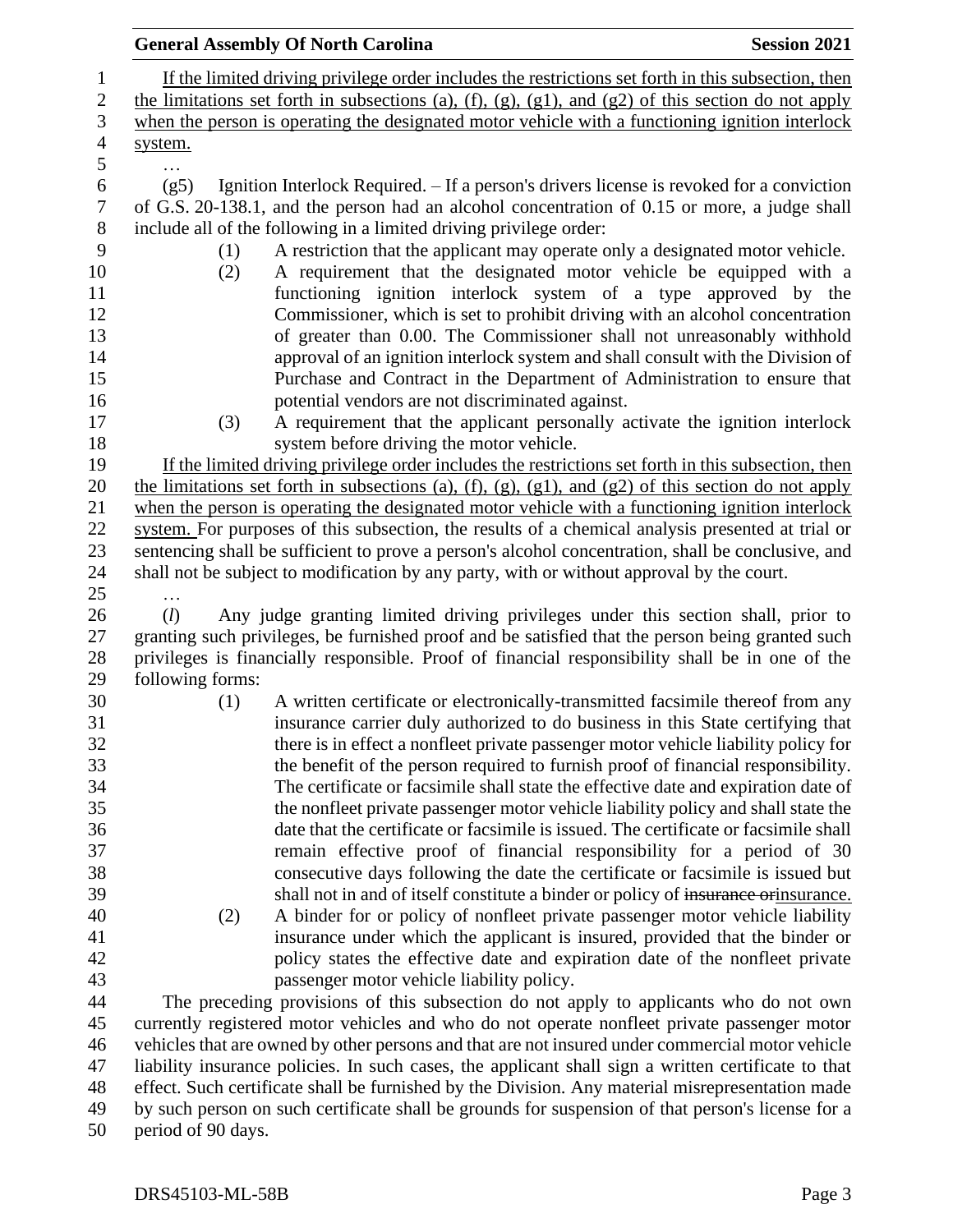|                          |      |                     | <b>General Assembly Of North Carolina</b>                                                                                                                 | <b>Session 2021</b> |
|--------------------------|------|---------------------|-----------------------------------------------------------------------------------------------------------------------------------------------------------|---------------------|
| $\mathbf{1}$             |      |                     | For the purpose of this subsection "nonfleet private passenger motor vehicle" has the                                                                     |                     |
| $\boldsymbol{2}$         |      |                     | definition ascribed to it in Article 40 of General Statute Chapter 58.                                                                                    |                     |
| $\mathfrak{Z}$           |      |                     | The Commissioner may require that certificates required by this subsection be on a form                                                                   |                     |
| $\overline{\mathcal{A}}$ |      |                     | approved by the Commissioner. Such granting of limited driving privileges shall be conditioned                                                            |                     |
| $\mathfrak s$            |      |                     | upon the maintenance of such financial responsibility during the period of the limited driving                                                            |                     |
| 6                        |      |                     | privilege. Nothing in this subsection precludes any person from showing proof of financial                                                                |                     |
| $\tau$                   |      |                     | responsibility in any other manner authorized by Articles 9A and 13 of this Chapter."                                                                     |                     |
| 8                        |      |                     | <b>SECTION 2.</b> G.S. 20-17.8 reads as rewritten:                                                                                                        |                     |
| 9                        |      |                     | "§ 20-17.8. Restoration of a license after certain driving while impaired convictions;                                                                    |                     |
| 10                       |      | ignition interlock. |                                                                                                                                                           |                     |
| 11                       | (a)  |                     | Scope. – This section applies to a person whose license was revoked as a result of a                                                                      |                     |
| 12                       |      |                     | conviction of driving while impaired, G.S. 20-138.1, and:and any of the following conditions is                                                           |                     |
| 13                       | met: |                     |                                                                                                                                                           |                     |
| 14                       | (1)  |                     | The person had an alcohol concentration of 0.15 or more; more.                                                                                            |                     |
| 15                       | (2)  |                     | The person has been convicted of another offense involving impaired driving,                                                                              |                     |
| 16                       |      |                     | which offense occurred within seven years immediately preceding the date of                                                                               |                     |
| 17                       |      |                     | the offense for which the person's license has been revoked; or revoked.                                                                                  |                     |
| 18<br>19                 | (3)  |                     | The person was sentenced pursuant to G.S. 20-179(f3).<br>For purposes of subdivision (1) of this subsection, the results of a chemical analysis, as shown |                     |
| 20                       |      |                     | by an affidavit or affidavits executed pursuant to G.S. 20-16.2(c1), shall be used by the Division                                                        |                     |
| 21                       |      |                     | to determine that person's alcohol concentration.                                                                                                         |                     |
| 22                       |      |                     |                                                                                                                                                           |                     |
| 23                       | (b)  |                     | Ignition Interlock Required. – Except as provided in subsection $(l)$ of this section,                                                                    |                     |
| 24                       |      |                     | when the Division restores the license of a person who is subject to this section, in addition to                                                         |                     |
| 25                       |      |                     | any other restriction or condition, it shall require the person to agree to and shall indicate on the                                                     |                     |
| 26                       |      |                     | person's drivers license the following restrictions for the period designated in subsection (c):                                                          |                     |
| 27                       | (1)  |                     | A restriction that the person may operate only a vehicle that is equipped with                                                                            |                     |
| 28                       |      |                     | a functioning ignition interlock system of a type approved by the                                                                                         |                     |
| 29                       |      |                     | Commissioner. The Commissioner shall not unreasonably withhold approval                                                                                   |                     |
| 30                       |      |                     | of an ignition interlock system and shall consult with the Division of Purchase                                                                           |                     |
| 31                       |      |                     | and Contract in the Department of Administration to ensure that potential                                                                                 |                     |
| 32                       |      |                     | vendors are not discriminated against.                                                                                                                    |                     |
| 33                       | (2)  |                     | A requirement that the person personally activate the ignition interlock system                                                                           |                     |
| 34                       |      |                     | before driving the motor vehicle.                                                                                                                         |                     |
| 35                       | (3)  |                     | An alcohol concentration restriction as follows: A requirement that the person                                                                            |                     |
| 36                       |      |                     | not drive with an alcohol concentration of 0.02 or greater.                                                                                               |                     |
| 37                       |      | a.                  | If the ignition interlock system is required pursuant only to subdivision                                                                                 |                     |
| 38                       |      |                     | $(a)(1)$ of this section, a requirement that the person not drive with an                                                                                 |                     |
| 39                       |      |                     | alcohol concentration of 0.04 or greater;                                                                                                                 |                     |
| 40                       |      | $\mathbf{b}$ .      | If the ignition interlock system is required pursuant to subdivision                                                                                      |                     |
| 41                       |      |                     | $(a)(2)$ or $(a)(3)$ of this section, or subsection $(a1)$ of this section, a                                                                             |                     |
| 42                       |      |                     | requirement that the person not drive with an alcohol concentration of                                                                                    |                     |
| 43                       |      |                     | greater than $0.00$ ; or                                                                                                                                  |                     |
| 44                       |      | $e_{\cdot}$         | If the ignition interlock system is required pursuant to subdivision                                                                                      |                     |
| 45                       |      |                     | $(a)(1)$ of this section, and the person has also been convicted, based on                                                                                |                     |
| 46                       |      |                     | the same set of circumstances, of: (i) driving while impaired in a                                                                                        |                     |
| 47                       |      |                     | commercial vehicle, G.S. 20-138.2, (ii) driving while less than 21                                                                                        |                     |
| 48                       |      |                     | years old after consuming alcohol or drugs, G.S. 20-138.3, (iii) a                                                                                        |                     |
| 49                       |      |                     | violation of G.S. 20-141.4, or (iv) manslaughter or negligent homicide                                                                                    |                     |
| 50                       |      |                     | resulting from the operation of a motor vehicle when the offense                                                                                          |                     |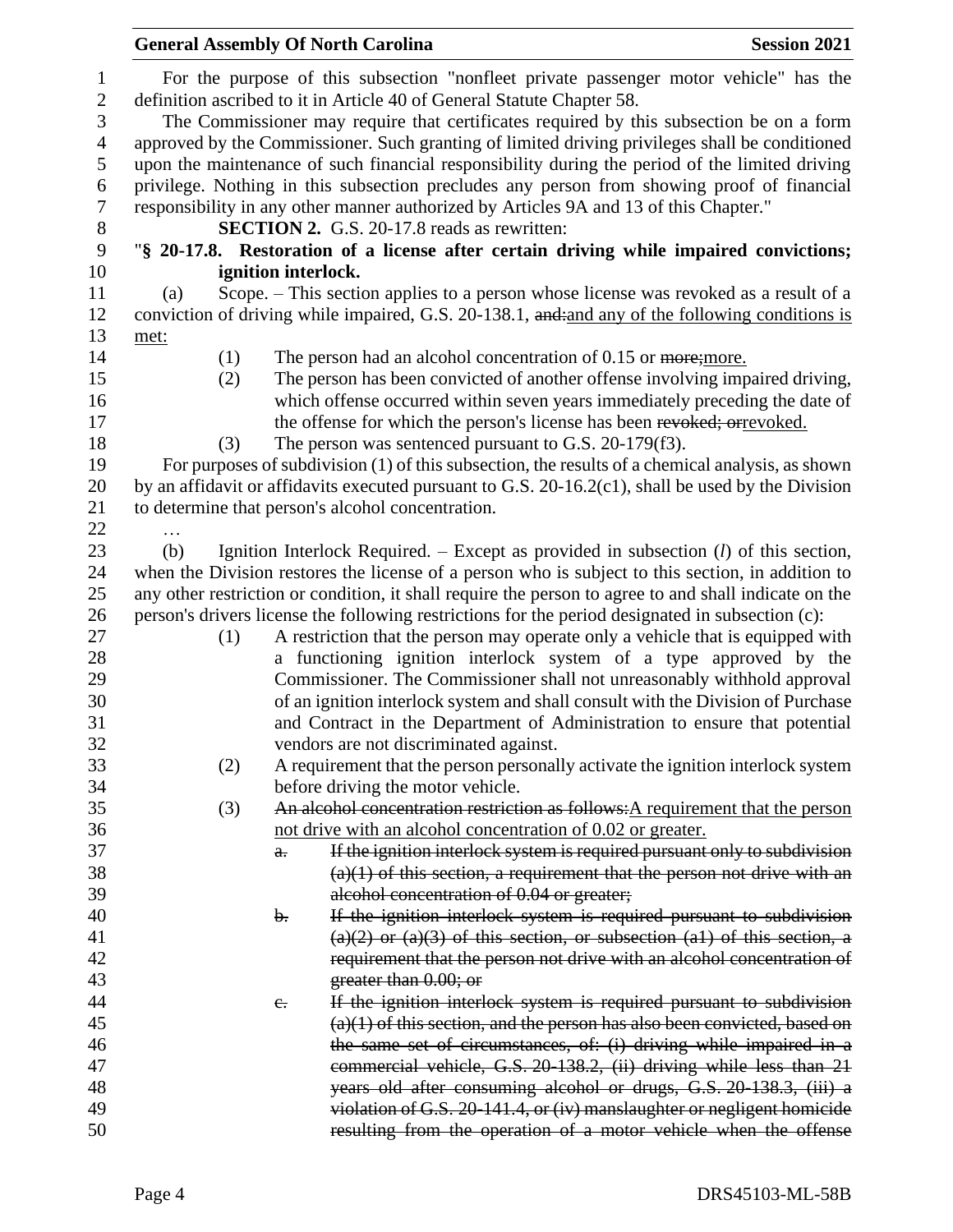| involved impaired driving, a requirement that the person not drive with<br>an alcohol concentration of greater than 0.00.<br>Length of Requirement. – The requirements of subsection (b) shall remain in effect<br>(c)<br>for: for one of the following:<br>One year from the date of restoration if the original revocation period was one<br>(1)<br>year; year.<br>Three years from the date of restoration if the original revocation period was<br>(2)<br>four years; oryears.<br>(3)<br>Seven years from the date of restoration if the original revocation was a<br>permanent revocation.<br>Vehicles Subject to Requirement. $- A$ person subject to this section shall have all<br>(c1)<br>designate in accordance with the policies of the Division any registered vehicles owned by that<br>person that the person operates or intends to operate and have the designated vehicles equipped<br>with a functioning ignition interlock system of a type approved by the Commissioner. The<br>Commissioner shall not issue a license to a person subject to this section until presented with<br>proof of the installation of an ignition interlock system in all registered vehicles owned by the<br>person. In order to avoid an undue financial hardship, a person subject to this section may seek a<br>waiver from the Division for any vehicle registered to that person that is relied upon by another<br>member of that person's family for transportation and that the vehicle is not in the possession of<br>the person subject to this section. The Division shall determine such waiver on a case by case<br>basis following an assessment of financial hardship to the person subject to this restriction. at<br>least one of the person's designated vehicles. The Commissioner shall cancel the drivers license<br>of any person subject to this section for registration of a motor vehicle owned by the person<br>without an installed ignition interlock system operating a vehicle that has not been designated in<br>accordance with this subsection or removal of the ignition interlock system from a any designated<br>motor vehicle owned by the person, other than when changing ignition interlock providers or<br>upon sale of the designated vehicle.<br>Right to Hearing Before Division; Issues. - If the person's license is revoked pursuant<br>(i)<br>to subsection (g) of this section, before the effective date of the order issued under subsection (i)<br>of this section, the person may request in writing a hearing before the Division. Except for the<br>time referred to in G.S. 20-16.5, if the person shows to the satisfaction of the Division that the<br>person's license was surrendered to the court and remained in the court's possession, then the<br>Division shall credit the amount of time for which the license was in the possession of the court<br>against the revocation period required by subsection (g) of this section. If the person properly<br>requests a hearing, the person retains the person's license, unless it is revoked under some other<br>provision of law, until the hearing is held, the person withdraws the request, or the person fails<br>to appear at a scheduled hearing. The hearing officer may subpoena any witnesses or documents<br>that the hearing officer deems necessary. The person may request the hearing officer to subpoena<br>the charging officer, the chemical analyst, or both to appear at the hearing if the person makes<br>the request in writing at least three days before the hearing. The person may subpoena any other<br>witness whom the person deems necessary, and the provisions of G.S. 1A-1, Rule 45, apply to<br>the issuance and service of all subpoenas issued under the authority of this section. The hearing<br>officer is authorized to administer oaths to witnesses appearing at the hearing. The hearing must<br>be conducted in the county where the charge was brought, except when the evidence of the | <b>General Assembly Of North Carolina</b> | <b>Session 2021</b> |
|--------------------------------------------------------------------------------------------------------------------------------------------------------------------------------------------------------------------------------------------------------------------------------------------------------------------------------------------------------------------------------------------------------------------------------------------------------------------------------------------------------------------------------------------------------------------------------------------------------------------------------------------------------------------------------------------------------------------------------------------------------------------------------------------------------------------------------------------------------------------------------------------------------------------------------------------------------------------------------------------------------------------------------------------------------------------------------------------------------------------------------------------------------------------------------------------------------------------------------------------------------------------------------------------------------------------------------------------------------------------------------------------------------------------------------------------------------------------------------------------------------------------------------------------------------------------------------------------------------------------------------------------------------------------------------------------------------------------------------------------------------------------------------------------------------------------------------------------------------------------------------------------------------------------------------------------------------------------------------------------------------------------------------------------------------------------------------------------------------------------------------------------------------------------------------------------------------------------------------------------------------------------------------------------------------------------------------------------------------------------------------------------------------------------------------------------------------------------------------------------------------------------------------------------------------------------------------------------------------------------------------------------------------------------------------------------------------------------------------------------------------------------------------------------------------------------------------------------------------------------------------------------------------------------------------------------------------------------------------------------------------------------------------------------------------------------------------------------------------------------------------------------------------------------------------------------------------------------------------------------------------------------------------------------------------------------------------------------------------------------------------------------------------------------------------------------------------------------------------------------------------------------------------------------------------------------------------------------------------------------------------------------------------------------------------------------------------------------------------------------------------------------------------------------------------------------------------------------------------------------------------------------------------------------------------------------------------------------------------------------------------------------------------------------------------|-------------------------------------------|---------------------|
|                                                                                                                                                                                                                                                                                                                                                                                                                                                                                                                                                                                                                                                                                                                                                                                                                                                                                                                                                                                                                                                                                                                                                                                                                                                                                                                                                                                                                                                                                                                                                                                                                                                                                                                                                                                                                                                                                                                                                                                                                                                                                                                                                                                                                                                                                                                                                                                                                                                                                                                                                                                                                                                                                                                                                                                                                                                                                                                                                                                                                                                                                                                                                                                                                                                                                                                                                                                                                                                                                                                                                                                                                                                                                                                                                                                                                                                                                                                                                                                                                                                        |                                           |                     |
|                                                                                                                                                                                                                                                                                                                                                                                                                                                                                                                                                                                                                                                                                                                                                                                                                                                                                                                                                                                                                                                                                                                                                                                                                                                                                                                                                                                                                                                                                                                                                                                                                                                                                                                                                                                                                                                                                                                                                                                                                                                                                                                                                                                                                                                                                                                                                                                                                                                                                                                                                                                                                                                                                                                                                                                                                                                                                                                                                                                                                                                                                                                                                                                                                                                                                                                                                                                                                                                                                                                                                                                                                                                                                                                                                                                                                                                                                                                                                                                                                                                        |                                           |                     |
|                                                                                                                                                                                                                                                                                                                                                                                                                                                                                                                                                                                                                                                                                                                                                                                                                                                                                                                                                                                                                                                                                                                                                                                                                                                                                                                                                                                                                                                                                                                                                                                                                                                                                                                                                                                                                                                                                                                                                                                                                                                                                                                                                                                                                                                                                                                                                                                                                                                                                                                                                                                                                                                                                                                                                                                                                                                                                                                                                                                                                                                                                                                                                                                                                                                                                                                                                                                                                                                                                                                                                                                                                                                                                                                                                                                                                                                                                                                                                                                                                                                        |                                           |                     |
|                                                                                                                                                                                                                                                                                                                                                                                                                                                                                                                                                                                                                                                                                                                                                                                                                                                                                                                                                                                                                                                                                                                                                                                                                                                                                                                                                                                                                                                                                                                                                                                                                                                                                                                                                                                                                                                                                                                                                                                                                                                                                                                                                                                                                                                                                                                                                                                                                                                                                                                                                                                                                                                                                                                                                                                                                                                                                                                                                                                                                                                                                                                                                                                                                                                                                                                                                                                                                                                                                                                                                                                                                                                                                                                                                                                                                                                                                                                                                                                                                                                        |                                           |                     |
|                                                                                                                                                                                                                                                                                                                                                                                                                                                                                                                                                                                                                                                                                                                                                                                                                                                                                                                                                                                                                                                                                                                                                                                                                                                                                                                                                                                                                                                                                                                                                                                                                                                                                                                                                                                                                                                                                                                                                                                                                                                                                                                                                                                                                                                                                                                                                                                                                                                                                                                                                                                                                                                                                                                                                                                                                                                                                                                                                                                                                                                                                                                                                                                                                                                                                                                                                                                                                                                                                                                                                                                                                                                                                                                                                                                                                                                                                                                                                                                                                                                        |                                           |                     |
|                                                                                                                                                                                                                                                                                                                                                                                                                                                                                                                                                                                                                                                                                                                                                                                                                                                                                                                                                                                                                                                                                                                                                                                                                                                                                                                                                                                                                                                                                                                                                                                                                                                                                                                                                                                                                                                                                                                                                                                                                                                                                                                                                                                                                                                                                                                                                                                                                                                                                                                                                                                                                                                                                                                                                                                                                                                                                                                                                                                                                                                                                                                                                                                                                                                                                                                                                                                                                                                                                                                                                                                                                                                                                                                                                                                                                                                                                                                                                                                                                                                        |                                           |                     |
|                                                                                                                                                                                                                                                                                                                                                                                                                                                                                                                                                                                                                                                                                                                                                                                                                                                                                                                                                                                                                                                                                                                                                                                                                                                                                                                                                                                                                                                                                                                                                                                                                                                                                                                                                                                                                                                                                                                                                                                                                                                                                                                                                                                                                                                                                                                                                                                                                                                                                                                                                                                                                                                                                                                                                                                                                                                                                                                                                                                                                                                                                                                                                                                                                                                                                                                                                                                                                                                                                                                                                                                                                                                                                                                                                                                                                                                                                                                                                                                                                                                        |                                           |                     |
|                                                                                                                                                                                                                                                                                                                                                                                                                                                                                                                                                                                                                                                                                                                                                                                                                                                                                                                                                                                                                                                                                                                                                                                                                                                                                                                                                                                                                                                                                                                                                                                                                                                                                                                                                                                                                                                                                                                                                                                                                                                                                                                                                                                                                                                                                                                                                                                                                                                                                                                                                                                                                                                                                                                                                                                                                                                                                                                                                                                                                                                                                                                                                                                                                                                                                                                                                                                                                                                                                                                                                                                                                                                                                                                                                                                                                                                                                                                                                                                                                                                        |                                           |                     |
|                                                                                                                                                                                                                                                                                                                                                                                                                                                                                                                                                                                                                                                                                                                                                                                                                                                                                                                                                                                                                                                                                                                                                                                                                                                                                                                                                                                                                                                                                                                                                                                                                                                                                                                                                                                                                                                                                                                                                                                                                                                                                                                                                                                                                                                                                                                                                                                                                                                                                                                                                                                                                                                                                                                                                                                                                                                                                                                                                                                                                                                                                                                                                                                                                                                                                                                                                                                                                                                                                                                                                                                                                                                                                                                                                                                                                                                                                                                                                                                                                                                        |                                           |                     |
|                                                                                                                                                                                                                                                                                                                                                                                                                                                                                                                                                                                                                                                                                                                                                                                                                                                                                                                                                                                                                                                                                                                                                                                                                                                                                                                                                                                                                                                                                                                                                                                                                                                                                                                                                                                                                                                                                                                                                                                                                                                                                                                                                                                                                                                                                                                                                                                                                                                                                                                                                                                                                                                                                                                                                                                                                                                                                                                                                                                                                                                                                                                                                                                                                                                                                                                                                                                                                                                                                                                                                                                                                                                                                                                                                                                                                                                                                                                                                                                                                                                        |                                           |                     |
|                                                                                                                                                                                                                                                                                                                                                                                                                                                                                                                                                                                                                                                                                                                                                                                                                                                                                                                                                                                                                                                                                                                                                                                                                                                                                                                                                                                                                                                                                                                                                                                                                                                                                                                                                                                                                                                                                                                                                                                                                                                                                                                                                                                                                                                                                                                                                                                                                                                                                                                                                                                                                                                                                                                                                                                                                                                                                                                                                                                                                                                                                                                                                                                                                                                                                                                                                                                                                                                                                                                                                                                                                                                                                                                                                                                                                                                                                                                                                                                                                                                        |                                           |                     |
|                                                                                                                                                                                                                                                                                                                                                                                                                                                                                                                                                                                                                                                                                                                                                                                                                                                                                                                                                                                                                                                                                                                                                                                                                                                                                                                                                                                                                                                                                                                                                                                                                                                                                                                                                                                                                                                                                                                                                                                                                                                                                                                                                                                                                                                                                                                                                                                                                                                                                                                                                                                                                                                                                                                                                                                                                                                                                                                                                                                                                                                                                                                                                                                                                                                                                                                                                                                                                                                                                                                                                                                                                                                                                                                                                                                                                                                                                                                                                                                                                                                        |                                           |                     |
|                                                                                                                                                                                                                                                                                                                                                                                                                                                                                                                                                                                                                                                                                                                                                                                                                                                                                                                                                                                                                                                                                                                                                                                                                                                                                                                                                                                                                                                                                                                                                                                                                                                                                                                                                                                                                                                                                                                                                                                                                                                                                                                                                                                                                                                                                                                                                                                                                                                                                                                                                                                                                                                                                                                                                                                                                                                                                                                                                                                                                                                                                                                                                                                                                                                                                                                                                                                                                                                                                                                                                                                                                                                                                                                                                                                                                                                                                                                                                                                                                                                        |                                           |                     |
|                                                                                                                                                                                                                                                                                                                                                                                                                                                                                                                                                                                                                                                                                                                                                                                                                                                                                                                                                                                                                                                                                                                                                                                                                                                                                                                                                                                                                                                                                                                                                                                                                                                                                                                                                                                                                                                                                                                                                                                                                                                                                                                                                                                                                                                                                                                                                                                                                                                                                                                                                                                                                                                                                                                                                                                                                                                                                                                                                                                                                                                                                                                                                                                                                                                                                                                                                                                                                                                                                                                                                                                                                                                                                                                                                                                                                                                                                                                                                                                                                                                        |                                           |                     |
|                                                                                                                                                                                                                                                                                                                                                                                                                                                                                                                                                                                                                                                                                                                                                                                                                                                                                                                                                                                                                                                                                                                                                                                                                                                                                                                                                                                                                                                                                                                                                                                                                                                                                                                                                                                                                                                                                                                                                                                                                                                                                                                                                                                                                                                                                                                                                                                                                                                                                                                                                                                                                                                                                                                                                                                                                                                                                                                                                                                                                                                                                                                                                                                                                                                                                                                                                                                                                                                                                                                                                                                                                                                                                                                                                                                                                                                                                                                                                                                                                                                        |                                           |                     |
|                                                                                                                                                                                                                                                                                                                                                                                                                                                                                                                                                                                                                                                                                                                                                                                                                                                                                                                                                                                                                                                                                                                                                                                                                                                                                                                                                                                                                                                                                                                                                                                                                                                                                                                                                                                                                                                                                                                                                                                                                                                                                                                                                                                                                                                                                                                                                                                                                                                                                                                                                                                                                                                                                                                                                                                                                                                                                                                                                                                                                                                                                                                                                                                                                                                                                                                                                                                                                                                                                                                                                                                                                                                                                                                                                                                                                                                                                                                                                                                                                                                        |                                           |                     |
|                                                                                                                                                                                                                                                                                                                                                                                                                                                                                                                                                                                                                                                                                                                                                                                                                                                                                                                                                                                                                                                                                                                                                                                                                                                                                                                                                                                                                                                                                                                                                                                                                                                                                                                                                                                                                                                                                                                                                                                                                                                                                                                                                                                                                                                                                                                                                                                                                                                                                                                                                                                                                                                                                                                                                                                                                                                                                                                                                                                                                                                                                                                                                                                                                                                                                                                                                                                                                                                                                                                                                                                                                                                                                                                                                                                                                                                                                                                                                                                                                                                        |                                           |                     |
|                                                                                                                                                                                                                                                                                                                                                                                                                                                                                                                                                                                                                                                                                                                                                                                                                                                                                                                                                                                                                                                                                                                                                                                                                                                                                                                                                                                                                                                                                                                                                                                                                                                                                                                                                                                                                                                                                                                                                                                                                                                                                                                                                                                                                                                                                                                                                                                                                                                                                                                                                                                                                                                                                                                                                                                                                                                                                                                                                                                                                                                                                                                                                                                                                                                                                                                                                                                                                                                                                                                                                                                                                                                                                                                                                                                                                                                                                                                                                                                                                                                        |                                           |                     |
|                                                                                                                                                                                                                                                                                                                                                                                                                                                                                                                                                                                                                                                                                                                                                                                                                                                                                                                                                                                                                                                                                                                                                                                                                                                                                                                                                                                                                                                                                                                                                                                                                                                                                                                                                                                                                                                                                                                                                                                                                                                                                                                                                                                                                                                                                                                                                                                                                                                                                                                                                                                                                                                                                                                                                                                                                                                                                                                                                                                                                                                                                                                                                                                                                                                                                                                                                                                                                                                                                                                                                                                                                                                                                                                                                                                                                                                                                                                                                                                                                                                        |                                           |                     |
|                                                                                                                                                                                                                                                                                                                                                                                                                                                                                                                                                                                                                                                                                                                                                                                                                                                                                                                                                                                                                                                                                                                                                                                                                                                                                                                                                                                                                                                                                                                                                                                                                                                                                                                                                                                                                                                                                                                                                                                                                                                                                                                                                                                                                                                                                                                                                                                                                                                                                                                                                                                                                                                                                                                                                                                                                                                                                                                                                                                                                                                                                                                                                                                                                                                                                                                                                                                                                                                                                                                                                                                                                                                                                                                                                                                                                                                                                                                                                                                                                                                        |                                           |                     |
|                                                                                                                                                                                                                                                                                                                                                                                                                                                                                                                                                                                                                                                                                                                                                                                                                                                                                                                                                                                                                                                                                                                                                                                                                                                                                                                                                                                                                                                                                                                                                                                                                                                                                                                                                                                                                                                                                                                                                                                                                                                                                                                                                                                                                                                                                                                                                                                                                                                                                                                                                                                                                                                                                                                                                                                                                                                                                                                                                                                                                                                                                                                                                                                                                                                                                                                                                                                                                                                                                                                                                                                                                                                                                                                                                                                                                                                                                                                                                                                                                                                        |                                           |                     |
|                                                                                                                                                                                                                                                                                                                                                                                                                                                                                                                                                                                                                                                                                                                                                                                                                                                                                                                                                                                                                                                                                                                                                                                                                                                                                                                                                                                                                                                                                                                                                                                                                                                                                                                                                                                                                                                                                                                                                                                                                                                                                                                                                                                                                                                                                                                                                                                                                                                                                                                                                                                                                                                                                                                                                                                                                                                                                                                                                                                                                                                                                                                                                                                                                                                                                                                                                                                                                                                                                                                                                                                                                                                                                                                                                                                                                                                                                                                                                                                                                                                        |                                           |                     |
|                                                                                                                                                                                                                                                                                                                                                                                                                                                                                                                                                                                                                                                                                                                                                                                                                                                                                                                                                                                                                                                                                                                                                                                                                                                                                                                                                                                                                                                                                                                                                                                                                                                                                                                                                                                                                                                                                                                                                                                                                                                                                                                                                                                                                                                                                                                                                                                                                                                                                                                                                                                                                                                                                                                                                                                                                                                                                                                                                                                                                                                                                                                                                                                                                                                                                                                                                                                                                                                                                                                                                                                                                                                                                                                                                                                                                                                                                                                                                                                                                                                        |                                           |                     |
|                                                                                                                                                                                                                                                                                                                                                                                                                                                                                                                                                                                                                                                                                                                                                                                                                                                                                                                                                                                                                                                                                                                                                                                                                                                                                                                                                                                                                                                                                                                                                                                                                                                                                                                                                                                                                                                                                                                                                                                                                                                                                                                                                                                                                                                                                                                                                                                                                                                                                                                                                                                                                                                                                                                                                                                                                                                                                                                                                                                                                                                                                                                                                                                                                                                                                                                                                                                                                                                                                                                                                                                                                                                                                                                                                                                                                                                                                                                                                                                                                                                        |                                           |                     |
|                                                                                                                                                                                                                                                                                                                                                                                                                                                                                                                                                                                                                                                                                                                                                                                                                                                                                                                                                                                                                                                                                                                                                                                                                                                                                                                                                                                                                                                                                                                                                                                                                                                                                                                                                                                                                                                                                                                                                                                                                                                                                                                                                                                                                                                                                                                                                                                                                                                                                                                                                                                                                                                                                                                                                                                                                                                                                                                                                                                                                                                                                                                                                                                                                                                                                                                                                                                                                                                                                                                                                                                                                                                                                                                                                                                                                                                                                                                                                                                                                                                        |                                           |                     |
|                                                                                                                                                                                                                                                                                                                                                                                                                                                                                                                                                                                                                                                                                                                                                                                                                                                                                                                                                                                                                                                                                                                                                                                                                                                                                                                                                                                                                                                                                                                                                                                                                                                                                                                                                                                                                                                                                                                                                                                                                                                                                                                                                                                                                                                                                                                                                                                                                                                                                                                                                                                                                                                                                                                                                                                                                                                                                                                                                                                                                                                                                                                                                                                                                                                                                                                                                                                                                                                                                                                                                                                                                                                                                                                                                                                                                                                                                                                                                                                                                                                        |                                           |                     |
|                                                                                                                                                                                                                                                                                                                                                                                                                                                                                                                                                                                                                                                                                                                                                                                                                                                                                                                                                                                                                                                                                                                                                                                                                                                                                                                                                                                                                                                                                                                                                                                                                                                                                                                                                                                                                                                                                                                                                                                                                                                                                                                                                                                                                                                                                                                                                                                                                                                                                                                                                                                                                                                                                                                                                                                                                                                                                                                                                                                                                                                                                                                                                                                                                                                                                                                                                                                                                                                                                                                                                                                                                                                                                                                                                                                                                                                                                                                                                                                                                                                        |                                           |                     |
|                                                                                                                                                                                                                                                                                                                                                                                                                                                                                                                                                                                                                                                                                                                                                                                                                                                                                                                                                                                                                                                                                                                                                                                                                                                                                                                                                                                                                                                                                                                                                                                                                                                                                                                                                                                                                                                                                                                                                                                                                                                                                                                                                                                                                                                                                                                                                                                                                                                                                                                                                                                                                                                                                                                                                                                                                                                                                                                                                                                                                                                                                                                                                                                                                                                                                                                                                                                                                                                                                                                                                                                                                                                                                                                                                                                                                                                                                                                                                                                                                                                        |                                           |                     |
|                                                                                                                                                                                                                                                                                                                                                                                                                                                                                                                                                                                                                                                                                                                                                                                                                                                                                                                                                                                                                                                                                                                                                                                                                                                                                                                                                                                                                                                                                                                                                                                                                                                                                                                                                                                                                                                                                                                                                                                                                                                                                                                                                                                                                                                                                                                                                                                                                                                                                                                                                                                                                                                                                                                                                                                                                                                                                                                                                                                                                                                                                                                                                                                                                                                                                                                                                                                                                                                                                                                                                                                                                                                                                                                                                                                                                                                                                                                                                                                                                                                        |                                           |                     |
|                                                                                                                                                                                                                                                                                                                                                                                                                                                                                                                                                                                                                                                                                                                                                                                                                                                                                                                                                                                                                                                                                                                                                                                                                                                                                                                                                                                                                                                                                                                                                                                                                                                                                                                                                                                                                                                                                                                                                                                                                                                                                                                                                                                                                                                                                                                                                                                                                                                                                                                                                                                                                                                                                                                                                                                                                                                                                                                                                                                                                                                                                                                                                                                                                                                                                                                                                                                                                                                                                                                                                                                                                                                                                                                                                                                                                                                                                                                                                                                                                                                        |                                           |                     |
|                                                                                                                                                                                                                                                                                                                                                                                                                                                                                                                                                                                                                                                                                                                                                                                                                                                                                                                                                                                                                                                                                                                                                                                                                                                                                                                                                                                                                                                                                                                                                                                                                                                                                                                                                                                                                                                                                                                                                                                                                                                                                                                                                                                                                                                                                                                                                                                                                                                                                                                                                                                                                                                                                                                                                                                                                                                                                                                                                                                                                                                                                                                                                                                                                                                                                                                                                                                                                                                                                                                                                                                                                                                                                                                                                                                                                                                                                                                                                                                                                                                        |                                           |                     |
|                                                                                                                                                                                                                                                                                                                                                                                                                                                                                                                                                                                                                                                                                                                                                                                                                                                                                                                                                                                                                                                                                                                                                                                                                                                                                                                                                                                                                                                                                                                                                                                                                                                                                                                                                                                                                                                                                                                                                                                                                                                                                                                                                                                                                                                                                                                                                                                                                                                                                                                                                                                                                                                                                                                                                                                                                                                                                                                                                                                                                                                                                                                                                                                                                                                                                                                                                                                                                                                                                                                                                                                                                                                                                                                                                                                                                                                                                                                                                                                                                                                        |                                           |                     |
|                                                                                                                                                                                                                                                                                                                                                                                                                                                                                                                                                                                                                                                                                                                                                                                                                                                                                                                                                                                                                                                                                                                                                                                                                                                                                                                                                                                                                                                                                                                                                                                                                                                                                                                                                                                                                                                                                                                                                                                                                                                                                                                                                                                                                                                                                                                                                                                                                                                                                                                                                                                                                                                                                                                                                                                                                                                                                                                                                                                                                                                                                                                                                                                                                                                                                                                                                                                                                                                                                                                                                                                                                                                                                                                                                                                                                                                                                                                                                                                                                                                        |                                           |                     |
|                                                                                                                                                                                                                                                                                                                                                                                                                                                                                                                                                                                                                                                                                                                                                                                                                                                                                                                                                                                                                                                                                                                                                                                                                                                                                                                                                                                                                                                                                                                                                                                                                                                                                                                                                                                                                                                                                                                                                                                                                                                                                                                                                                                                                                                                                                                                                                                                                                                                                                                                                                                                                                                                                                                                                                                                                                                                                                                                                                                                                                                                                                                                                                                                                                                                                                                                                                                                                                                                                                                                                                                                                                                                                                                                                                                                                                                                                                                                                                                                                                                        |                                           |                     |
|                                                                                                                                                                                                                                                                                                                                                                                                                                                                                                                                                                                                                                                                                                                                                                                                                                                                                                                                                                                                                                                                                                                                                                                                                                                                                                                                                                                                                                                                                                                                                                                                                                                                                                                                                                                                                                                                                                                                                                                                                                                                                                                                                                                                                                                                                                                                                                                                                                                                                                                                                                                                                                                                                                                                                                                                                                                                                                                                                                                                                                                                                                                                                                                                                                                                                                                                                                                                                                                                                                                                                                                                                                                                                                                                                                                                                                                                                                                                                                                                                                                        |                                           |                     |
|                                                                                                                                                                                                                                                                                                                                                                                                                                                                                                                                                                                                                                                                                                                                                                                                                                                                                                                                                                                                                                                                                                                                                                                                                                                                                                                                                                                                                                                                                                                                                                                                                                                                                                                                                                                                                                                                                                                                                                                                                                                                                                                                                                                                                                                                                                                                                                                                                                                                                                                                                                                                                                                                                                                                                                                                                                                                                                                                                                                                                                                                                                                                                                                                                                                                                                                                                                                                                                                                                                                                                                                                                                                                                                                                                                                                                                                                                                                                                                                                                                                        |                                           |                     |
|                                                                                                                                                                                                                                                                                                                                                                                                                                                                                                                                                                                                                                                                                                                                                                                                                                                                                                                                                                                                                                                                                                                                                                                                                                                                                                                                                                                                                                                                                                                                                                                                                                                                                                                                                                                                                                                                                                                                                                                                                                                                                                                                                                                                                                                                                                                                                                                                                                                                                                                                                                                                                                                                                                                                                                                                                                                                                                                                                                                                                                                                                                                                                                                                                                                                                                                                                                                                                                                                                                                                                                                                                                                                                                                                                                                                                                                                                                                                                                                                                                                        |                                           |                     |
|                                                                                                                                                                                                                                                                                                                                                                                                                                                                                                                                                                                                                                                                                                                                                                                                                                                                                                                                                                                                                                                                                                                                                                                                                                                                                                                                                                                                                                                                                                                                                                                                                                                                                                                                                                                                                                                                                                                                                                                                                                                                                                                                                                                                                                                                                                                                                                                                                                                                                                                                                                                                                                                                                                                                                                                                                                                                                                                                                                                                                                                                                                                                                                                                                                                                                                                                                                                                                                                                                                                                                                                                                                                                                                                                                                                                                                                                                                                                                                                                                                                        |                                           |                     |
|                                                                                                                                                                                                                                                                                                                                                                                                                                                                                                                                                                                                                                                                                                                                                                                                                                                                                                                                                                                                                                                                                                                                                                                                                                                                                                                                                                                                                                                                                                                                                                                                                                                                                                                                                                                                                                                                                                                                                                                                                                                                                                                                                                                                                                                                                                                                                                                                                                                                                                                                                                                                                                                                                                                                                                                                                                                                                                                                                                                                                                                                                                                                                                                                                                                                                                                                                                                                                                                                                                                                                                                                                                                                                                                                                                                                                                                                                                                                                                                                                                                        |                                           |                     |
|                                                                                                                                                                                                                                                                                                                                                                                                                                                                                                                                                                                                                                                                                                                                                                                                                                                                                                                                                                                                                                                                                                                                                                                                                                                                                                                                                                                                                                                                                                                                                                                                                                                                                                                                                                                                                                                                                                                                                                                                                                                                                                                                                                                                                                                                                                                                                                                                                                                                                                                                                                                                                                                                                                                                                                                                                                                                                                                                                                                                                                                                                                                                                                                                                                                                                                                                                                                                                                                                                                                                                                                                                                                                                                                                                                                                                                                                                                                                                                                                                                                        |                                           |                     |
|                                                                                                                                                                                                                                                                                                                                                                                                                                                                                                                                                                                                                                                                                                                                                                                                                                                                                                                                                                                                                                                                                                                                                                                                                                                                                                                                                                                                                                                                                                                                                                                                                                                                                                                                                                                                                                                                                                                                                                                                                                                                                                                                                                                                                                                                                                                                                                                                                                                                                                                                                                                                                                                                                                                                                                                                                                                                                                                                                                                                                                                                                                                                                                                                                                                                                                                                                                                                                                                                                                                                                                                                                                                                                                                                                                                                                                                                                                                                                                                                                                                        |                                           |                     |
|                                                                                                                                                                                                                                                                                                                                                                                                                                                                                                                                                                                                                                                                                                                                                                                                                                                                                                                                                                                                                                                                                                                                                                                                                                                                                                                                                                                                                                                                                                                                                                                                                                                                                                                                                                                                                                                                                                                                                                                                                                                                                                                                                                                                                                                                                                                                                                                                                                                                                                                                                                                                                                                                                                                                                                                                                                                                                                                                                                                                                                                                                                                                                                                                                                                                                                                                                                                                                                                                                                                                                                                                                                                                                                                                                                                                                                                                                                                                                                                                                                                        |                                           |                     |
|                                                                                                                                                                                                                                                                                                                                                                                                                                                                                                                                                                                                                                                                                                                                                                                                                                                                                                                                                                                                                                                                                                                                                                                                                                                                                                                                                                                                                                                                                                                                                                                                                                                                                                                                                                                                                                                                                                                                                                                                                                                                                                                                                                                                                                                                                                                                                                                                                                                                                                                                                                                                                                                                                                                                                                                                                                                                                                                                                                                                                                                                                                                                                                                                                                                                                                                                                                                                                                                                                                                                                                                                                                                                                                                                                                                                                                                                                                                                                                                                                                                        |                                           |                     |
|                                                                                                                                                                                                                                                                                                                                                                                                                                                                                                                                                                                                                                                                                                                                                                                                                                                                                                                                                                                                                                                                                                                                                                                                                                                                                                                                                                                                                                                                                                                                                                                                                                                                                                                                                                                                                                                                                                                                                                                                                                                                                                                                                                                                                                                                                                                                                                                                                                                                                                                                                                                                                                                                                                                                                                                                                                                                                                                                                                                                                                                                                                                                                                                                                                                                                                                                                                                                                                                                                                                                                                                                                                                                                                                                                                                                                                                                                                                                                                                                                                                        |                                           |                     |
| violation is an alcohol concentration report from an ignition interlock system, the hearing may                                                                                                                                                                                                                                                                                                                                                                                                                                                                                                                                                                                                                                                                                                                                                                                                                                                                                                                                                                                                                                                                                                                                                                                                                                                                                                                                                                                                                                                                                                                                                                                                                                                                                                                                                                                                                                                                                                                                                                                                                                                                                                                                                                                                                                                                                                                                                                                                                                                                                                                                                                                                                                                                                                                                                                                                                                                                                                                                                                                                                                                                                                                                                                                                                                                                                                                                                                                                                                                                                                                                                                                                                                                                                                                                                                                                                                                                                                                                                        |                                           |                     |
| be conducted in the county where the person resides. The hearing must be limited to consideration                                                                                                                                                                                                                                                                                                                                                                                                                                                                                                                                                                                                                                                                                                                                                                                                                                                                                                                                                                                                                                                                                                                                                                                                                                                                                                                                                                                                                                                                                                                                                                                                                                                                                                                                                                                                                                                                                                                                                                                                                                                                                                                                                                                                                                                                                                                                                                                                                                                                                                                                                                                                                                                                                                                                                                                                                                                                                                                                                                                                                                                                                                                                                                                                                                                                                                                                                                                                                                                                                                                                                                                                                                                                                                                                                                                                                                                                                                                                                      |                                           |                     |
| of whether: whether both of the following conditions were met:                                                                                                                                                                                                                                                                                                                                                                                                                                                                                                                                                                                                                                                                                                                                                                                                                                                                                                                                                                                                                                                                                                                                                                                                                                                                                                                                                                                                                                                                                                                                                                                                                                                                                                                                                                                                                                                                                                                                                                                                                                                                                                                                                                                                                                                                                                                                                                                                                                                                                                                                                                                                                                                                                                                                                                                                                                                                                                                                                                                                                                                                                                                                                                                                                                                                                                                                                                                                                                                                                                                                                                                                                                                                                                                                                                                                                                                                                                                                                                                         |                                           |                     |

- 
- 49 (1) The drivers license of the person had an ignition interlock requirement; 50 and <u>requirement</u>.
- 51 (2) The person: <u>Any of the following conditions occurred:</u>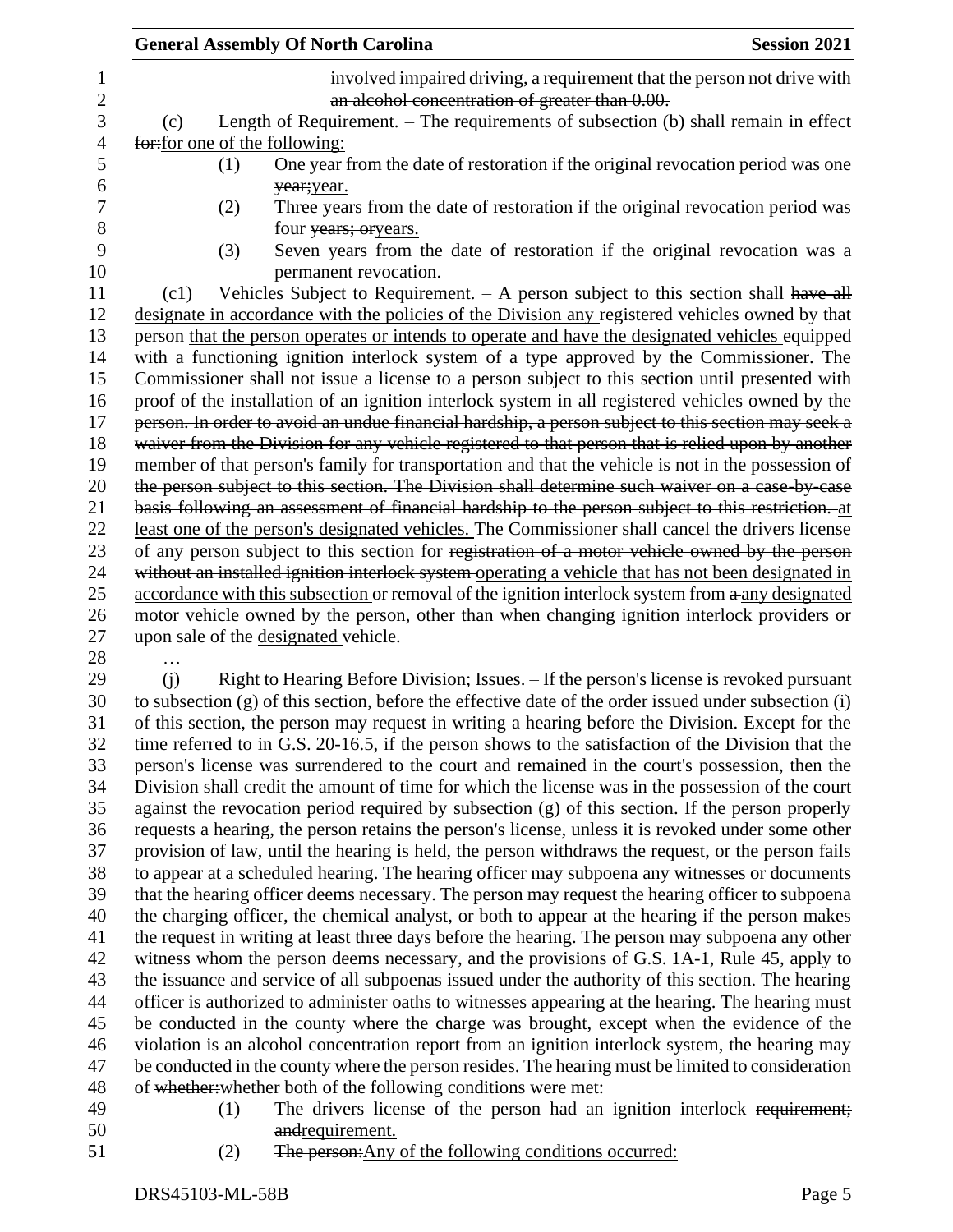|                     | <b>General Assembly Of North Carolina</b>                                                                                                            | <b>Session 2021</b> |
|---------------------|------------------------------------------------------------------------------------------------------------------------------------------------------|---------------------|
|                     | Was The person was driving a vehicle that was not equipped with a<br>a.                                                                              |                     |
|                     | functioning ignition interlock system; or system.                                                                                                    |                     |
|                     | Did-The person did not personally activate the ignition interlock<br>b.                                                                              |                     |
|                     | system before driving the vehicle; or vehicle.                                                                                                       |                     |
|                     | Drove the vehicle in violation of an applicable alcohol concentration<br>c.                                                                          |                     |
|                     | restriction prescribed by subdivision $(b)(3)$ of this section.                                                                                      |                     |
|                     | The person was driving a vehicle that was not designated in<br><u>d.</u>                                                                             |                     |
|                     | accordance with subsection (c1) of this section.                                                                                                     |                     |
|                     | If the Division finds that the conditions specified in this subsection are                                                                           |                     |
|                     | met, it must order the revocation sustained. If the Division finds that the                                                                          |                     |
|                     | condition of subdivision (1) is not met, or that none of the conditions of                                                                           |                     |
|                     | subdivision (2) are met, it must rescind the revocation. If the revocation is                                                                        |                     |
|                     | sustained, the person must surrender the person's license immediately upon                                                                           |                     |
|                     | notification by the Division. If the revocation is sustained, the person may                                                                         |                     |
|                     | appeal the decision of the Division pursuant to G.S. 20-25.                                                                                          |                     |
| $\ldots$ "          |                                                                                                                                                      |                     |
|                     | <b>SECTION 3.</b> G.S. 20-19 reads as rewritten:                                                                                                     |                     |
|                     | "§ 20-19. Period of suspension or revocation; conditions of restoration.                                                                             |                     |
|                     |                                                                                                                                                      |                     |
| (c3)                | Restriction; Revocations. – When the Division restores a person's drivers license                                                                    |                     |
|                     | which was revoked pursuant to G.S. $20-13.2(a)$ , G.S. $20-23$ when the offense involved impaired                                                    |                     |
|                     | driving, G.S. 20-23.2, subdivision (2) of G.S. 20-17(a), subdivision (1) or (9) of G.S. 20-17(a)                                                     |                     |
|                     | when the offense involved impaired driving, G.S. 20-138.5(d), or this subsection, in addition to                                                     |                     |
|                     | any other restriction or condition, it shall place the applicable restriction on the person's drivers                                                |                     |
| license as follows: |                                                                                                                                                      |                     |
| (1)                 | For the first restoration of a drivers license for a person convicted of driving                                                                     |                     |
|                     | while impaired, G.S. 20-138.1, or a drivers license revoked pursuant to                                                                              |                     |
|                     | G.S. 20-23 or G.S. 20-23.2 when the offense for which the person's license                                                                           |                     |
|                     | was revoked prohibits substantially similar conduct which if committed in this<br>State would result in a conviction of driving while impaired under |                     |
|                     | G.S. 20-138.1, that the person not operate a vehicle with an alcohol                                                                                 |                     |
|                     | concentration of 0.04 or more at any relevant time after the driving; driving.                                                                       |                     |
| (2)                 | For the second or subsequent restoration of a drivers license for a person                                                                           |                     |
|                     | convicted of driving while impaired, G.S. 20-138.1, or a drivers license                                                                             |                     |
|                     | revoked pursuant to G.S. 20-23 or G.S. 20-23.2 when the offense for which                                                                            |                     |
|                     | the person's license was revoked prohibits substantially similar conduct which                                                                       |                     |
|                     | if committed in this State would result in a conviction of driving while                                                                             |                     |
|                     | impaired under G.S. 20-138.1, that the person not operate a vehicle with an                                                                          |                     |
|                     | alcohol concentration greater than 0.00 at any relevant time after the                                                                               |                     |
|                     | driving; driving.                                                                                                                                    |                     |
| (3)                 | For any restoration of a drivers license for a person convicted of driving while                                                                     |                     |
|                     | impaired in a commercial motor vehicle, G.S. 20-138.2, habitual impaired                                                                             |                     |
|                     | driving, G.S. 20-138.5, driving while less than 21 years old after consuming                                                                         |                     |
|                     | alcohol or drugs, G.S. $20-138.3$ , felony death by vehicle, G.S. $20-141.4(a1)$ ,                                                                   |                     |
|                     | manslaughter or negligent homicide resulting from the operation of a motor                                                                           |                     |
|                     | vehicle when the offense involved impaired driving, or a revocation under this                                                                       |                     |
|                     | subsection, that the person not operate a vehicle with an alcohol concentration                                                                      |                     |
|                     | of greater than $0.00 \times 0.02$ at any relevant time after the driving; driving.                                                                  |                     |
| (3a)                | For any restoration of a drivers license (i) for a person convicted of driving                                                                       |                     |
|                     | while less than 21 years old after consuming alcohol or drugs, G.S. 20-138.3,                                                                        |                     |
|                     | or (ii) revoked pursuant to G.S. 20-23 or G.S. 20-23.2 when the offense for                                                                          |                     |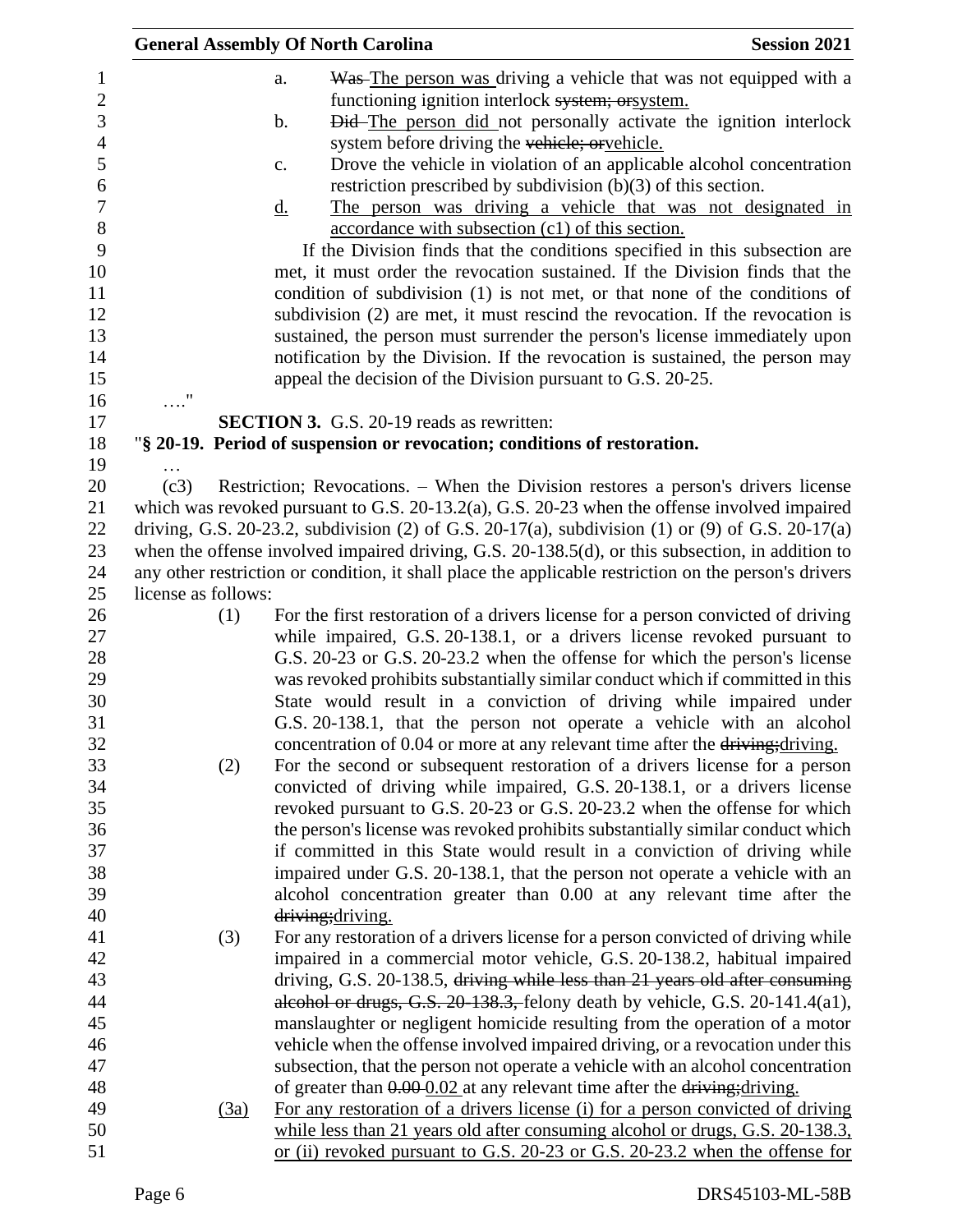|                           | <b>General Assembly Of North Carolina</b>            | <b>Session 2021</b>                                                                                                                                                                                    |
|---------------------------|------------------------------------------------------|--------------------------------------------------------------------------------------------------------------------------------------------------------------------------------------------------------|
|                           |                                                      | which the person's license was revoked prohibits substantially similar conduct                                                                                                                         |
|                           |                                                      | which if committed in this State would result in a conviction of driving while                                                                                                                         |
|                           |                                                      | less than 21 years old after consuming alcohol or drugs, G.S. 20-138.3, that                                                                                                                           |
|                           |                                                      | the person not operate a vehicle with an alcohol concentration of greater than                                                                                                                         |
|                           | 0.00 at any relevant time after the driving.         |                                                                                                                                                                                                        |
| (4)                       |                                                      | For any restoration of a drivers license revoked pursuant to G.S. 20-23 or                                                                                                                             |
|                           |                                                      | G.S. 20-23.2 when the offense for which the person's license was revoked                                                                                                                               |
|                           |                                                      | prohibits substantially similar conduct which if committed in this State would                                                                                                                         |
|                           |                                                      | result in a conviction of driving while impaired in a commercial motor vehicle,                                                                                                                        |
|                           |                                                      | G.S. 20-138.2, driving while less than 21 years old after consuming alcohol                                                                                                                            |
|                           |                                                      | or drugs, G.S. 20-138.3, a violation of G.S. 20-141.4, or manslaughter or                                                                                                                              |
|                           |                                                      | negligent homicide resulting from the operation of a motor vehicle when the                                                                                                                            |
|                           |                                                      | offense involved impaired driving, that the person not operate a vehicle with                                                                                                                          |
|                           |                                                      | an alcohol concentration of greater than 0.00 at any relevant time after the                                                                                                                           |
|                           | driving.                                             |                                                                                                                                                                                                        |
|                           |                                                      | In addition, the person seeking restoration of a license must agree to submit to a chemical                                                                                                            |
|                           |                                                      | analysis in accordance with G.S. 20-16.2 at the request of a law enforcement officer who has                                                                                                           |
|                           |                                                      | reasonable grounds to believe the person is operating a motor vehicle on a highway or public                                                                                                           |
|                           |                                                      | vehicular area in violation of the restriction specified in this subsection. while consuming alcohol                                                                                                   |
|                           |                                                      | or at any time while the person has remaining in the person's body any alcohol or controlled                                                                                                           |
|                           |                                                      | substance previously consumed. The person must also agree that, when requested by a law                                                                                                                |
|                           |                                                      | enforcement officer, the person will agree to be transported by the law enforcement officer to the                                                                                                     |
|                           | place where chemical analysis is to be administered. |                                                                                                                                                                                                        |
|                           |                                                      | The restrictions placed on a license under this subsection shall be in effect (i) seven years<br>from the date of restoration if the person's license was permanently revoked, (ii) until the person's |
|                           |                                                      | twenty-first birthday if the revocation was for a conviction under G.S. 20-138.3, and (iii) three                                                                                                      |
| years in all other cases. |                                                      |                                                                                                                                                                                                        |
|                           |                                                      | A law enforcement officer who has reasonable grounds to believe that a person has violated                                                                                                             |
|                           |                                                      | a restriction placed on the person's drivers license shall complete an affidavit pursuant to                                                                                                           |
|                           |                                                      | G.S. $20-16.2(c1)$ . On the basis of information reported pursuant to G.S. $20-16.2$ , the Division                                                                                                    |
|                           |                                                      | shall revoke the drivers license of any person who violates a condition of reinstatement imposed                                                                                                       |
|                           |                                                      | under this subsection. An alcohol concentration report from an ignition interlock system shall not                                                                                                     |
|                           |                                                      | be used as the basis for revocation under this subsection. A violation of a restriction imposed                                                                                                        |
|                           |                                                      | under this subsection or the willful refusal to submit to a chemical analysis shall result in a                                                                                                        |
|                           |                                                      | one-year revocation. If the period of revocation was imposed pursuant to subsection (d) or (e),                                                                                                        |
|                           |                                                      | or G.S. 20-138.5(d), any remaining period of the original revocation, prior to its reduction, shall                                                                                                    |
|                           |                                                      | be reinstated and the one-year revocation begins after all other periods of revocation have                                                                                                            |
| terminated.               |                                                      |                                                                                                                                                                                                        |
| .                         |                                                      |                                                                                                                                                                                                        |
| (c5)                      |                                                      | Right to Hearing Before Division; Issues. – Upon receipt of a properly executed                                                                                                                        |
|                           |                                                      | affidavit required by G.S. 20-16.2(c1), the Division must expeditiously notify the person charged                                                                                                      |
|                           |                                                      | that the person's license to drive is revoked for the period of time specified in this section,                                                                                                        |
|                           |                                                      | effective on the tenth calendar day after the mailing of the revocation order unless, before the                                                                                                       |
|                           |                                                      | effective date of the order, the person requests in writing a hearing before the Division. Except<br>for the time referred to in G.S. 20-16.5, if the person shows to the satisfaction of the Division |
|                           |                                                      | that the person's license was surrendered to the court and remained in the court's possession, then                                                                                                    |
|                           |                                                      | the Division shall credit the amount of time for which the license was in the possession of the                                                                                                        |
|                           |                                                      | court against the revocation period required by this section. If the person properly requests a                                                                                                        |
|                           |                                                      | hearing, the person retains the person's license, unless it is revoked under some other provision                                                                                                      |
|                           |                                                      | of law, until the hearing is held, the person withdraws the request, or the person fails to appear                                                                                                     |
|                           |                                                      | at a scheduled hearing. The hearing officer may subpoena any witnesses or documents that the                                                                                                           |
|                           |                                                      |                                                                                                                                                                                                        |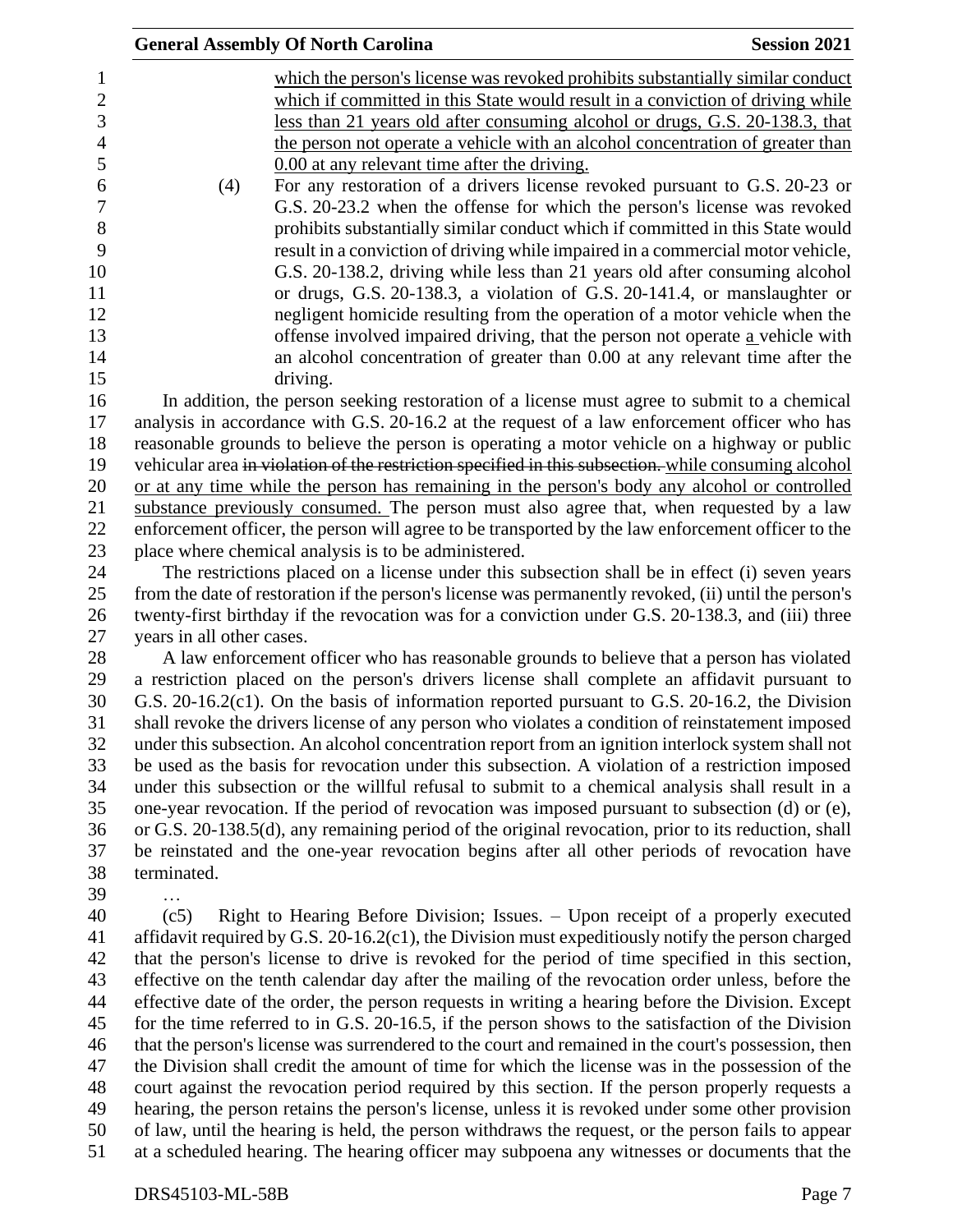## **General Assembly Of North Carolina Session 2021**

 hearing officer deems necessary. The person may request the hearing officer to subpoena the charging officer, the chemical analyst, or both to appear at the hearing if the person makes the request in writing at least three days before the hearing. The person may subpoena any other witness whom the person deems necessary, and the provisions of G.S. 1A-1, Rule 45, apply to the issuance and service of all subpoenas issued under the authority of this section. The hearing officer is authorized to administer oaths to witnesses appearing at the hearing. The hearing must be conducted in the county where the charge was brought, and must be limited to consideration of whether:whether all of the following conditions exist: (1) The charging officer had reasonable grounds to believe that the person had 10 violated the alcohol concentration restriction; restriction. (2) The person was notified of the person's rights as required by **G.S.** 20-16.2(a); G.S. 20-16.2(a). (3) The drivers license of the person had an alcohol concentration restriction; 14 and and restriction. (4) The person submitted to a chemical analysis upon the request of the charging officer, and the analysis revealed an alcohol concentration in excess of the restriction on the person's drivers license. If the Division finds that the conditions specified in this subsection are met, it must order the revocation sustained. If the Division finds that any of the conditions (1), (2), (3), or (4) is not met, it must rescind the revocation. If the revocation is sustained, the person must surrender the person's license immediately upon notification by the Division. … 23 (d) When a person's license is revoked under (i) G.S. 20-17(a)(2) and the person has 24 another offense involving impaired driving for which he the person has been convicted, which 25 offense occurred within three years immediately preceding the date of the offense for which his 26 the person's license is being revoked, or (ii) G.S. 20-17(a)(9) due to a violation of G.S. 20-141.4(a3), the period of revocation is four years, and this period may be reduced only as provided in this section. The Division may conditionally restore the person's license after it has 29 been revoked for at least two years under this subsection if he the person provides the Division 30 with satisfactory proof that: that both of the following requirements are met: (1) He The person has not in the period of revocation been convicted in North Carolina or any other state or federal jurisdiction of a motor vehicle offense, an alcoholic beverage control law offense, a drug law offense, or any other 34 criminal offense involving the possession or consumption of alcohol or drugs; anddrugs. (2) He The person is not currently an excessive user of alcohol, drugs, or prescription drugs, or unlawfully using any controlled substance. The person may voluntarily submit themselves to continuous alcohol monitoring for the purpose of proving abstinence from alcohol consumption during a period of revocation immediately prior to the restoration consideration. All of the following requirements apply when providing proof that the requirement set forth in this subdivision has been met: a. Monitoring periods of 120 days or longer shall be accepted by the Division as evidence of abstinence if the Division receives sufficient documentation that reflects that the person abstained from alcohol use during the monitoring period. b. The continuous alcohol monitoring system shall be a system approved under G.S. 15A-1343.3. c. The Division may establish guidelines for the acceptance of evidence of abstinence under this subdivision.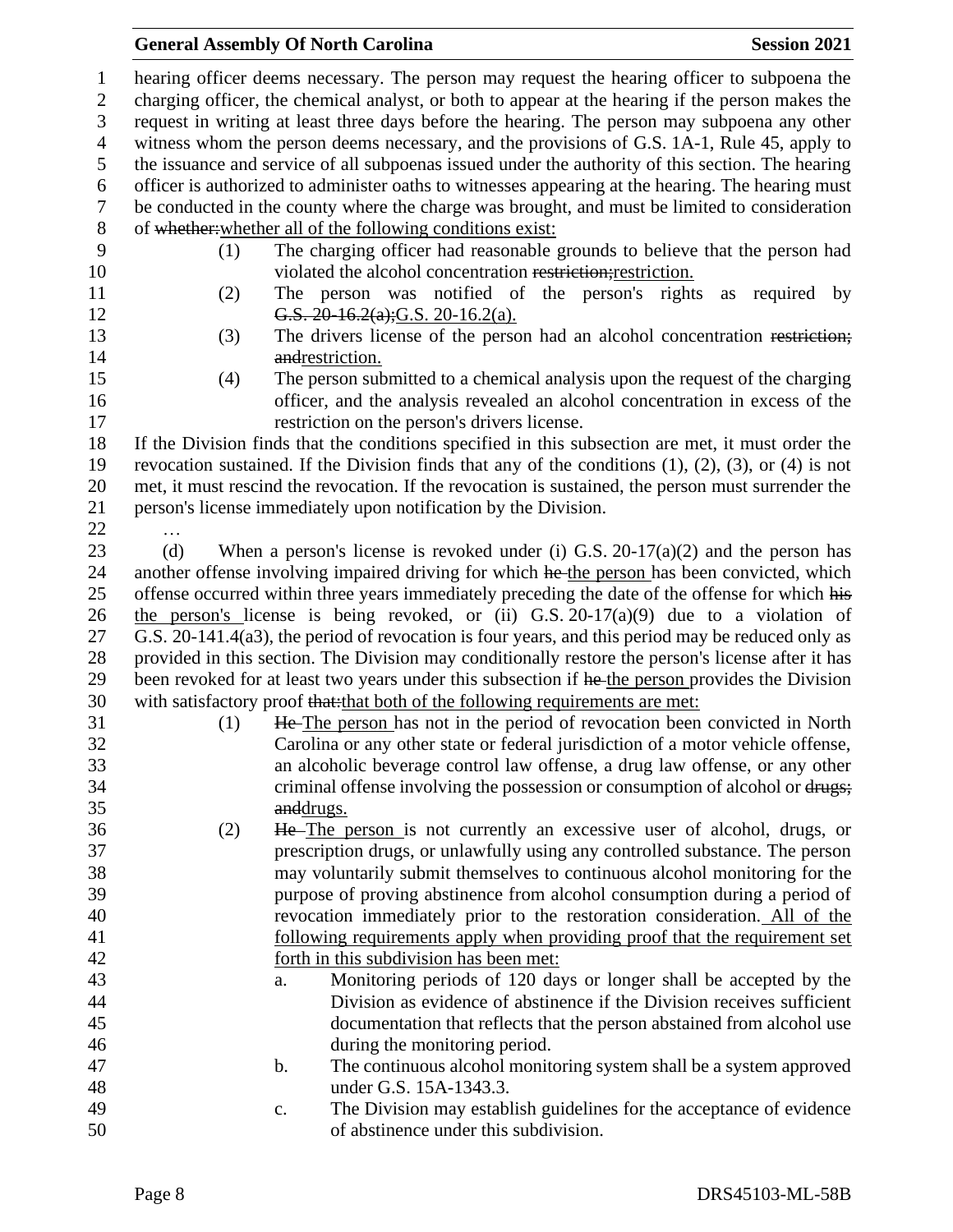|                     | <b>Session 2021</b><br><b>General Assembly Of North Carolina</b>                                                                                                                                                          |  |
|---------------------|---------------------------------------------------------------------------------------------------------------------------------------------------------------------------------------------------------------------------|--|
| 1<br>$\overline{2}$ | If the Division restores the person's license, it may place reasonable conditions or restrictions on<br>the person for the duration of the original revocation period.                                                    |  |
| 3<br>$\overline{4}$ | (e1)<br>Notwithstanding subsection (e) of this section, the Division may conditionally restore                                                                                                                            |  |
| 5<br>6<br>$\tau$    | the license of a person to whom subsection (e) applies after it has been revoked for at least three<br>years under subsection (e) if the person provides the Division with satisfactory proof of all of the<br>following: |  |
| 8                   | (1)<br>In the three years immediately preceding the person's application for a restored                                                                                                                                   |  |
| 9                   | license, the person has not been convicted in North Carolina or in any other                                                                                                                                              |  |
| 10                  | state or federal court of a motor vehicle offense, an alcohol beverage control                                                                                                                                            |  |
| 11                  | law offense, a drug law offense, or any criminal offense involving the                                                                                                                                                    |  |
| 12                  | consumption of alcohol or drugs.                                                                                                                                                                                          |  |
| 13                  | The person is not currently an excessive user of alcohol, drugs, or prescription<br>(2)                                                                                                                                   |  |
| 14                  | drugs, or unlawfully using any controlled substance. The person may                                                                                                                                                       |  |
| 15                  | voluntarily submit themselves to continuous alcohol monitoring for the                                                                                                                                                    |  |
| 16                  | purpose of proving abstinence from alcohol consumption during a period of                                                                                                                                                 |  |
| 17                  | revocation immediately prior to the restoration consideration. All of the                                                                                                                                                 |  |
| 18                  | following requirements apply when providing proof that the requirement set                                                                                                                                                |  |
| 19                  | forth in this subdivision has been met:                                                                                                                                                                                   |  |
| 20                  | Monitoring periods of 120 days or longer shall be accepted by the<br>a.                                                                                                                                                   |  |
| 21                  | Division as evidence of abstinence if the Division receives sufficient                                                                                                                                                    |  |
| 22                  | documentation that reflects that the person abstained from alcohol use                                                                                                                                                    |  |
| 23<br>24            | during the monitoring period.<br>The continuous alcohol monitoring system shall be a system approved<br>b.                                                                                                                |  |
| 25                  | under G.S. 15A-1343.3.                                                                                                                                                                                                    |  |
| 26                  | The Division may establish guidelines for the acceptance of evidence<br>c.                                                                                                                                                |  |
| 27                  | of abstinence under this subdivision.                                                                                                                                                                                     |  |
| 28                  | .                                                                                                                                                                                                                         |  |
| 29                  | When a person's license is revoked under G.S. $20-17(a)(1)$ or G.S. $20-17(a)(9)$ , and<br>(i)                                                                                                                            |  |
| 30<br>31            | the offense is one involving impaired driving and a fatality, the revocation is permanent. The<br>Division may, however, conditionally restore the person's license after it has been revoked for at                      |  |
| 32                  | least five years under this subsection if he the person provides the Division with satisfactory                                                                                                                           |  |
| 33                  | proof that: that both of the following requirements are met:                                                                                                                                                              |  |
| 34                  | In the five years immediately preceding the person's application for a restored<br>(1)                                                                                                                                    |  |
| 35                  | license, he the person has not been convicted in North Carolina or in any other                                                                                                                                           |  |
| 36                  | state or federal court of a motor vehicle offense, an alcohol beverage control                                                                                                                                            |  |
| 37                  | law offense, a drug law offense, or any criminal offense involving the                                                                                                                                                    |  |
| 38                  | consumption of alcohol or drugs; and drugs.                                                                                                                                                                               |  |
| 39                  | He The person is not currently an excessive user of alcohol or drugs.<br>(2)                                                                                                                                              |  |
| 40                  | If the Division restores the person's license, it may place reasonable conditions or restrictions on                                                                                                                      |  |
| 41<br>42            | the person for any period up to seven years from the date of restoration.                                                                                                                                                 |  |
| 43                  | Before the Division restores a driver's license that has been suspended or revoked<br>(k)                                                                                                                                 |  |
| 44                  | under G.S. 20-138.5(d), or under any provision of this Article, other than G.S. 20-24.1, the                                                                                                                              |  |
| 45                  | person seeking to have his driver's license restored shall submit to the Division proof that he has                                                                                                                       |  |
| 46                  | notified his insurance agent or company of his seeking the restoration and that he is financially                                                                                                                         |  |
| 47                  | responsible. Proof of financial responsibility shall be in one of the following forms:                                                                                                                                    |  |
| 48                  | A written certificate or electronically-transmitted facsimile thereof from any<br>(1)                                                                                                                                     |  |
| 49                  | insurance carrier duly authorized to do business in this State certifying that                                                                                                                                            |  |
| 50                  | there is in effect a nonfleet private passenger motor vehicle liability policy for                                                                                                                                        |  |
| 51                  | the benefit of the person required to furnish proof of financial responsibility.                                                                                                                                          |  |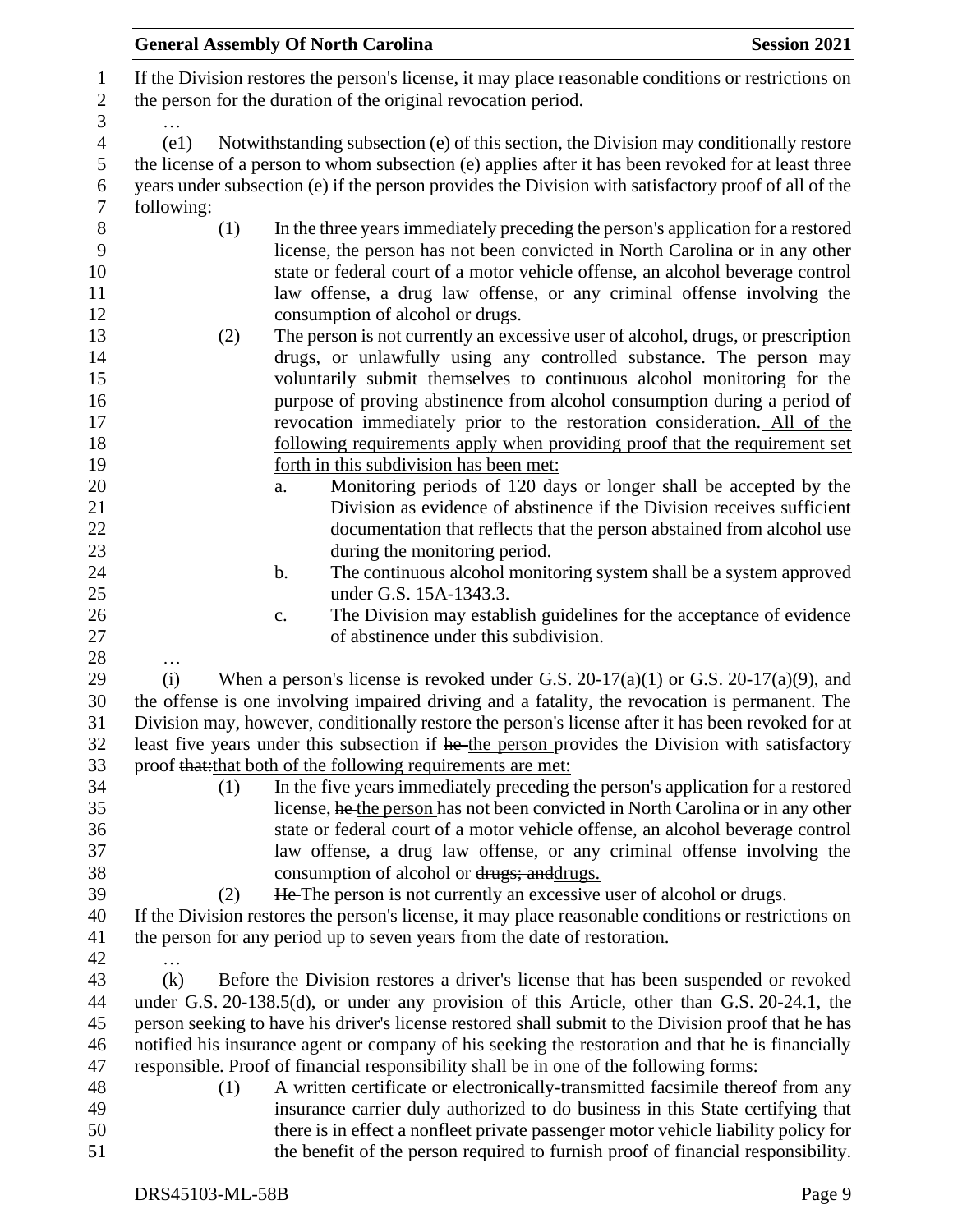|                                                      |                        | <b>General Assembly Of North Carolina</b>                                                                                                                                                                                                                                                                                                                                                                                                                                                                         | <b>Session 2021</b> |
|------------------------------------------------------|------------------------|-------------------------------------------------------------------------------------------------------------------------------------------------------------------------------------------------------------------------------------------------------------------------------------------------------------------------------------------------------------------------------------------------------------------------------------------------------------------------------------------------------------------|---------------------|
| 1<br>$\overline{c}$<br>3<br>$\overline{4}$<br>5<br>6 |                        | The certificate or facsimile shall state the effective date and expiration date of<br>the nonfleet private passenger motor vehicle liability policy and shall state the<br>date that the certificate or facsimile is issued. The certificate or facsimile shall<br>remain effective proof of financial responsibility for a period of 30<br>consecutive days following the date the certificate or facsimile is issued but<br>shall not in and of itself constitute a binder or policy of insurance or insurance. |                     |
| $\tau$<br>$8\,$                                      | (2)                    | A binder for or policy of nonfleet private passenger motor vehicle liability<br>insurance under which the applicant is insured, provided that the binder or                                                                                                                                                                                                                                                                                                                                                       |                     |
| 9<br>10                                              |                        | policy states the effective date and expiration date of the nonfleet private<br>passenger motor vehicle liability policy.                                                                                                                                                                                                                                                                                                                                                                                         |                     |
| 11                                                   |                        | The preceding provisions Subdivisions (1) and (2) of this subsection do not apply to                                                                                                                                                                                                                                                                                                                                                                                                                              |                     |
| 12                                                   |                        | applicants who do not own currently registered motor vehicles and who do not operate nonfleet                                                                                                                                                                                                                                                                                                                                                                                                                     |                     |
| 13                                                   |                        | private passenger motor vehicles that are owned by other persons and that are not insured under                                                                                                                                                                                                                                                                                                                                                                                                                   |                     |
| 14                                                   |                        | commercial motor vehicle liability insurance policies. In such cases, the applicant shall sign a                                                                                                                                                                                                                                                                                                                                                                                                                  |                     |
| 15                                                   |                        | written certificate to that effect. Such certificate shall be furnished by the Division and may be                                                                                                                                                                                                                                                                                                                                                                                                                |                     |
| 16                                                   |                        | incorporated into the restoration application form. Any material misrepresentation made by such                                                                                                                                                                                                                                                                                                                                                                                                                   |                     |
| 17                                                   |                        | person on such certificate shall be grounds for suspension of that person's license for a period of                                                                                                                                                                                                                                                                                                                                                                                                               |                     |
| 18                                                   | 90 days.               |                                                                                                                                                                                                                                                                                                                                                                                                                                                                                                                   |                     |
| 19                                                   |                        | For the purposes of this subsection, the term "nonfleet private passenger motor vehicle" has                                                                                                                                                                                                                                                                                                                                                                                                                      |                     |
| 20                                                   |                        | the definition ascribed to it in Article 40 of General Statute Chapter 58.                                                                                                                                                                                                                                                                                                                                                                                                                                        |                     |
| 21                                                   |                        | The Commissioner may require that certificates required by this subsection be on a form                                                                                                                                                                                                                                                                                                                                                                                                                           |                     |
| 22                                                   |                        | approved by the Commissioner. The financial responsibility required by this subsection shall be                                                                                                                                                                                                                                                                                                                                                                                                                   |                     |
| 23                                                   |                        | kept in effect for not less than three years after the date that the license is restored. Failure to                                                                                                                                                                                                                                                                                                                                                                                                              |                     |
| 24                                                   |                        | maintain financial responsibility as required by this subsection shall be grounds for suspending                                                                                                                                                                                                                                                                                                                                                                                                                  |                     |
| 25<br>26                                             |                        | the restored driver's license for a period of thirty $(30)$ - $30$ days. Nothing in this subsection<br>precludes any person from showing proof of financial responsibility in any other manner                                                                                                                                                                                                                                                                                                                    |                     |
| 27                                                   |                        | authorized by Articles 9A and 13 of this Chapter."                                                                                                                                                                                                                                                                                                                                                                                                                                                                |                     |
| 28                                                   |                        | <b>SECTION 4.(a)</b> Article 3 of Chapter 20 of the General Statutes is amended by adding                                                                                                                                                                                                                                                                                                                                                                                                                         |                     |
| 29                                                   | a new section to read: |                                                                                                                                                                                                                                                                                                                                                                                                                                                                                                                   |                     |
| 30                                                   |                        | "§ 20-179.5. Affordability of ignition interlock system.                                                                                                                                                                                                                                                                                                                                                                                                                                                          |                     |
| 31                                                   | (a)                    | Payment of Costs. – The costs incurred in order to comply with the ignition interlock                                                                                                                                                                                                                                                                                                                                                                                                                             |                     |
| 32                                                   |                        | requirements imposed by the court or the Division pursuant to this Article, including costs for                                                                                                                                                                                                                                                                                                                                                                                                                   |                     |
| 33                                                   |                        | installation and monitoring of the ignition interlock system, shall be paid by the person ordered                                                                                                                                                                                                                                                                                                                                                                                                                 |                     |
| 34                                                   |                        | to install the system. Costs for installation and monitoring of the ignition interlock system shall                                                                                                                                                                                                                                                                                                                                                                                                               |                     |
| 35                                                   |                        | be collected under terms agreed upon by the ignition interlock system vendor and the person                                                                                                                                                                                                                                                                                                                                                                                                                       |                     |
| 36                                                   |                        | required to install the ignition interlock system.                                                                                                                                                                                                                                                                                                                                                                                                                                                                |                     |
| 37<br>38                                             | (b)                    | Waiver. $- A$ person who is ordered by a court, or required by statute, to install an<br>ignition interlock system in order to lawfully operate a motor vehicle, but who is unable to afford                                                                                                                                                                                                                                                                                                                      |                     |
| 39                                                   |                        | the cost of an ignition interlock system, may apply to an authorized vendor for a waiver of a                                                                                                                                                                                                                                                                                                                                                                                                                     |                     |
| 40                                                   |                        | portion of the costs of an ignition interlock system.                                                                                                                                                                                                                                                                                                                                                                                                                                                             |                     |
| 41                                                   | (c)                    | Affidavit. $- A$ person who applies for a waiver of a portion of the costs of an ignition                                                                                                                                                                                                                                                                                                                                                                                                                         |                     |
| 42                                                   |                        | interlock system under subsection (b) of this section shall provide to the vendor on a form                                                                                                                                                                                                                                                                                                                                                                                                                       |                     |
| 43                                                   |                        | affidavit created by the Division a statement (i) that the person's income is at or below one                                                                                                                                                                                                                                                                                                                                                                                                                     |                     |
| 44                                                   |                        | hundred fifty percent (150%) of the federal poverty line or (ii) that the person is enrolled in any                                                                                                                                                                                                                                                                                                                                                                                                               |                     |
| 45                                                   |                        | of the following public assistance programs:                                                                                                                                                                                                                                                                                                                                                                                                                                                                      |                     |
| 46                                                   | (1)                    | Temporary Assistance for Needy Families (TANF).                                                                                                                                                                                                                                                                                                                                                                                                                                                                   |                     |
| 47                                                   | (2)                    | Supplemental Social Security Income (SSI).                                                                                                                                                                                                                                                                                                                                                                                                                                                                        |                     |
| 48                                                   | (3)                    | Supplemental Nutrition Assistance Program (SNAP).                                                                                                                                                                                                                                                                                                                                                                                                                                                                 |                     |
| 49                                                   | (4)                    | Low Income Home Energy Assistance Program (LIHEAP).                                                                                                                                                                                                                                                                                                                                                                                                                                                               |                     |
| 50                                                   | (5)                    | Medicaid.                                                                                                                                                                                                                                                                                                                                                                                                                                                                                                         |                     |